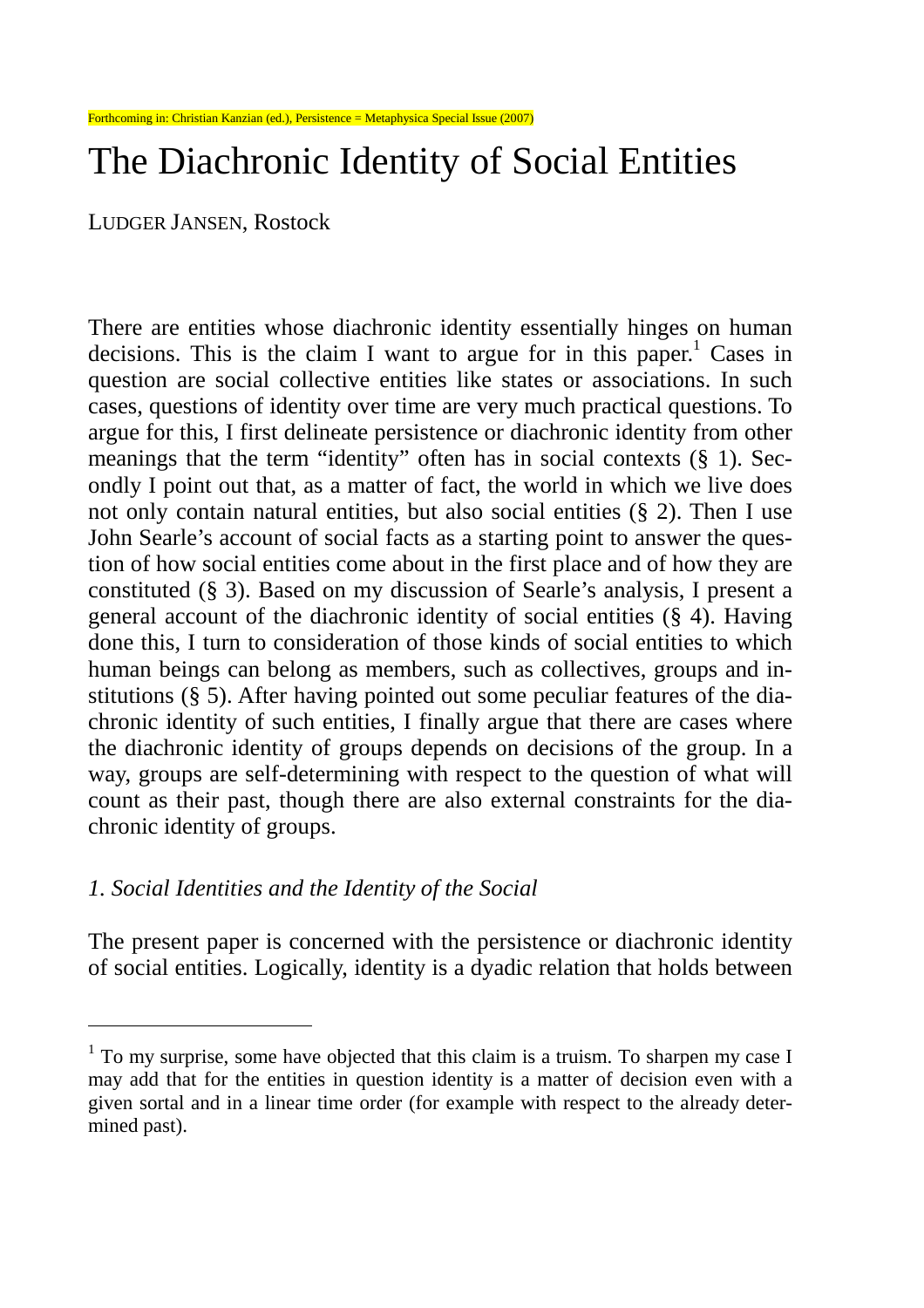any thing and itself and only between a thing and itself. Identity thus conceived is the ontic counterpart of (and the necessary precondition for) the co-referentiality of terms.<sup>2</sup> Just as co-referentiality is an equivalence relation, so identity is reflexive, symmetric and transitive, too. Within the context of the social, however, the word "identity" is often used to denote a range of different phenomena, which are often not clearly delineated.<sup>3</sup> The most important of these phenomena are feelings of belonging and ascriptions of belonging.

In social contexts, the word "identity" is often used for answers to the question: "Where do I belong?" This is not a mere factual question, because one's identity is often connected with strong emotional reactions, with allegiances to groups, and with the bias to favour co-members of a group to which one belongs.<sup>4</sup> If we talk about identity in this way, we are obviously dealing with a psychological concept. What is relevant for deciding about identities conceived of in this way is the inner perspective of the individual. Seen in this way, a person's identity is a complex individual property: Everybody has his own identity. Thus we can use the plural here and talk about "identities", even while there is exactly one equivalence relation of identity. In fact there are as many identities of this kind in the world as there are persons.

Another use of the word "identity" fits with a sociological conception of identity. Conceived in this way, an identity answers the question: Who belongs to us? What is relevant here is the perspective of the group on the individual, and often such a perspective is connected with the postulation of a set of typical properties of a member, i.e. with a conception of what the "real" or prototypical member of the group is like. The perspective of the group can, of course, differ from the perspective of the individual itself: On the one hand, a group can ascribe membership to an individual who does not feel connected to the group. On the other hand, a person can feel like she belongs to a group that does not recognise her as a member. Seen in this way, different persons can share the same identity. Thus such "group identity" is a generic property. Nevertheless, the plural "identities" can be applied here, too: The identity of a member of a scientific community is quite different from the identity of, say, a Bavarian.

<sup>&</sup>lt;sup>2</sup> The classic text still is Frege 1892.

<sup>&</sup>lt;sup>3</sup> Cf. Niethammer 2000 in connection with Jansen 2005.

<sup>4</sup> Cf. Maalouf, 2001; Appiah 2005.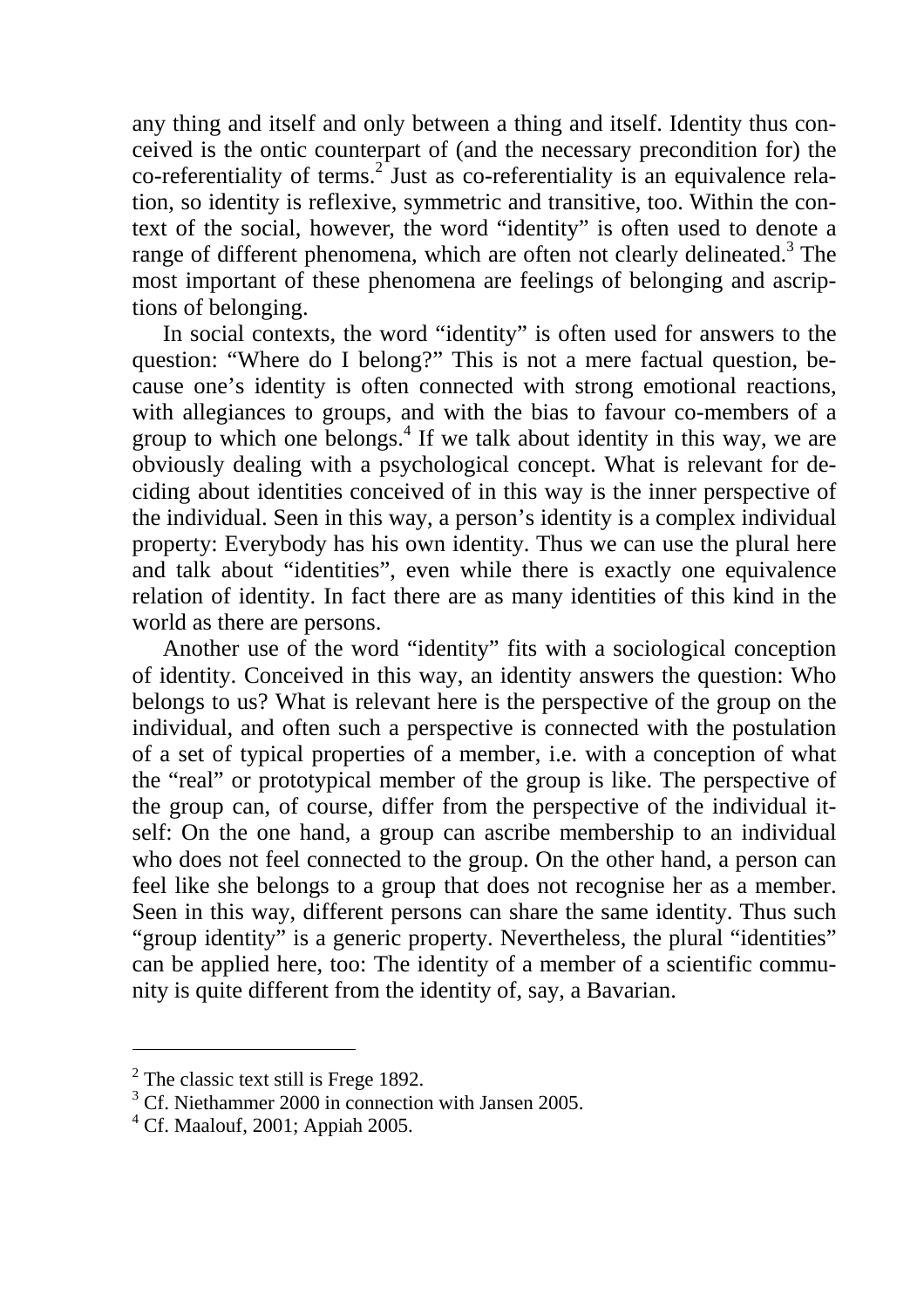Although these different meanings of the word "identity" are to be kept apart, they are not totally unrelated to each other. The feeling of belonging, the ascription of belonging, and the persistence of social entities are strongly connected through causal interdependence. On the one hand, if someone feels like he belongs to a group, he is likely to act in such a way that his belonging to this group will also be ascribed to him by others. On the other hand, if nobody else counts a person to be among the members of a group, it is unlikely (though not impossible) that this person will have or develop a feeling of belonging to this group. But note that these are only probability claims.<sup>5</sup> They are not conceptual necessities. Quite the contrary: our world is full of exceptions to these rules. A closet homosexual, for example, may feel like he belongs to the gay community, even though no one else ever ascribes this affiliation to him. He may, in fact, try hard to act in such a way that no one will ever notice his allegiance to this group.

In turn, the persistence of a group is often connected with feelings of belonging and ascriptions of membership. In many cases the lack of such feelings and such ascriptions will lead to the group ceasing to exist. There is, thus, an intimate causal connection between the different brands of identity. Nevertheless, it is important to keep them apart on the conceptual level.

## *2. The Variety of Entities*

 $\overline{a}$ 

There are many different entities in the world. Here are two lists of examples:

- List 1: cats, oak trees, amoebae, electrons, earthquakes, the morning star, elementary charge, solidity, siblings, the size of a proton.
- List 2: European Commissioners, universities, laws, poems, borders, Poland, the European Union, ordinations of priests, Wednesdays, a sabbatical, Manchester United, superiors.

According to common-sense, all of these things exist, and many of them are important in our daily life. The examples in these lists differ however in various respects:

• Some of the examples in the two lists are individuals: the morning star is an individual as well as Poland, the European Union and Manchester United.

<sup>&</sup>lt;sup>5</sup> Witness my use of the probability adverbs "likely" and "unlikely".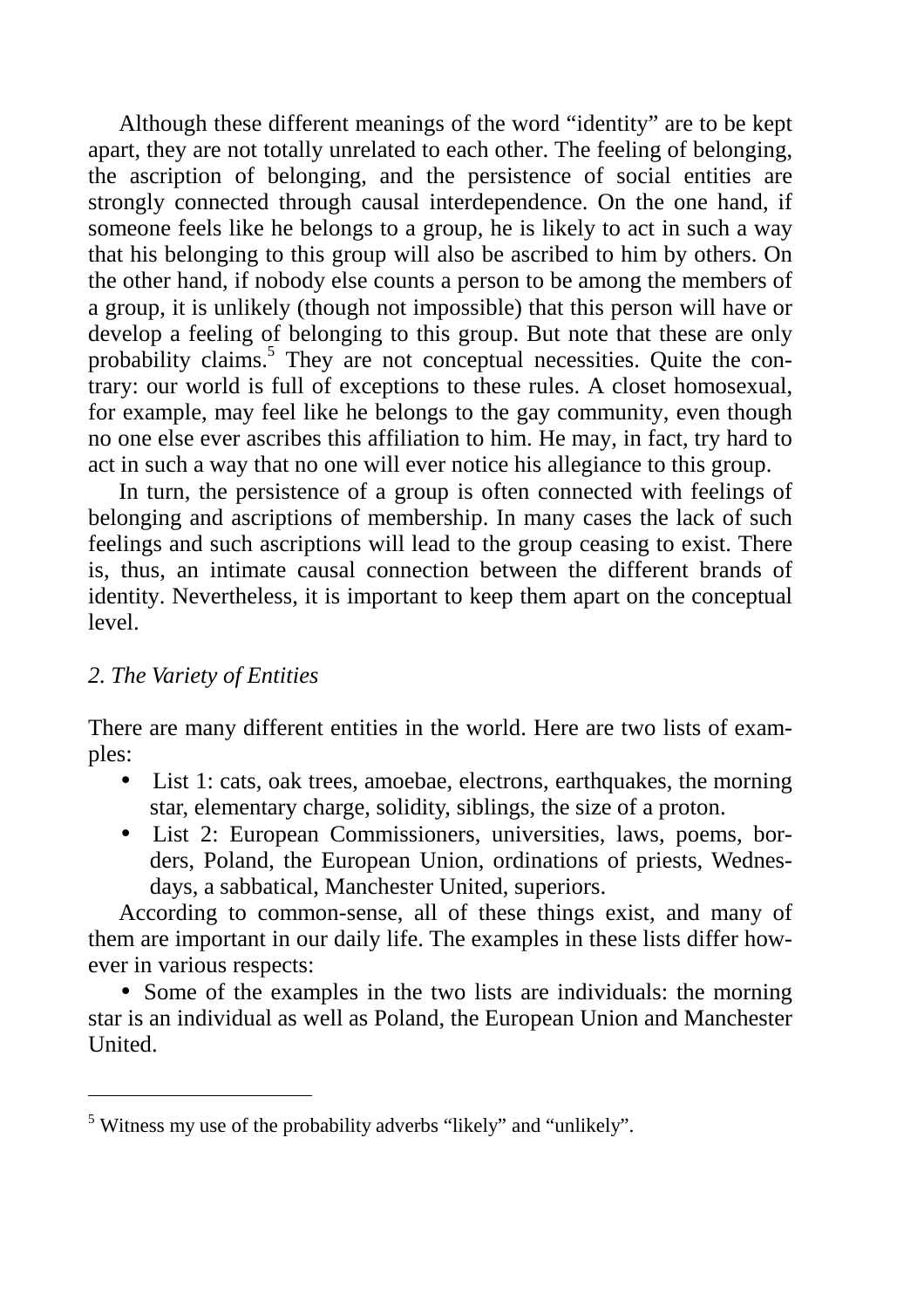• Other items in the lists are named by general terms. They name classes or kinds of things, and may correspond to universals. Cats form a natural kind, whereas universities and European Commissioners might be said to form social kinds.

• Some of the entries in the lists are things that are present as wholes at any time at which they exist. They are called "continuants", a term introduced by W. E. Johnson, who defines a continuant as "that which continues to exist while its states or relations may be changing"<sup>6</sup>. Similarly, the term "endurer" has been coined for a thing which persists by being wholly present at more than one time.<sup>7</sup>

• Other entities do not exist as wholes at different times, but rather stretch out, or develop, over time. Following Johnson, these entities are called occurrents. Examples of this kind are events, like earthquakes and ordinations, or periods of time, like Wednesdays or a sabbatical. In another terminology, such an entity is called a "perdurer". They persist by having different temporal parts, although none of its parts exist at more than one  $time.<sup>8</sup>$ 

• The entities in the list belong to different Aristotelian categories: Solidity is a quality; the size of a proton is a quantity. Superiors and siblings, however, identify relations: nobody is a superior or a sibling for herself, but only with respect to someone else. And for every superior (and for every sibling) there is some person of whom she is not the superior (or the sibling, respectively). $\frac{9}{2}$ 

There is another crucial distinction, in fact, that separates the examples in list 1 from those in list 2. The examples collected in list 1 are natural entities; they exist independently of any human activity or human intention. The examples in list 2, however, are "social entities". Some philosophers would deny the existence of social entities, and others would grant existence to certain categories of social entities.<sup>10</sup> The world in which we live, however, obviously consists of both natural and social entities.

But what would the world look like if we did not inhabit it? How would the world look without sentient rational beings? What was it like when,

<sup>6</sup> Johnson 1921, 199.

 $<sup>7</sup>$  Lewis 1986, 202. Lewis credits this distinction to Mark Johnston.</sup>

<sup>8</sup> Lewis 1986, 202.

<sup>&</sup>lt;sup>9</sup> Cf. Jansen 2005c.

 $10$  E.g., Searle 2003 affirms the existence of social facts but denies the existence of social objects.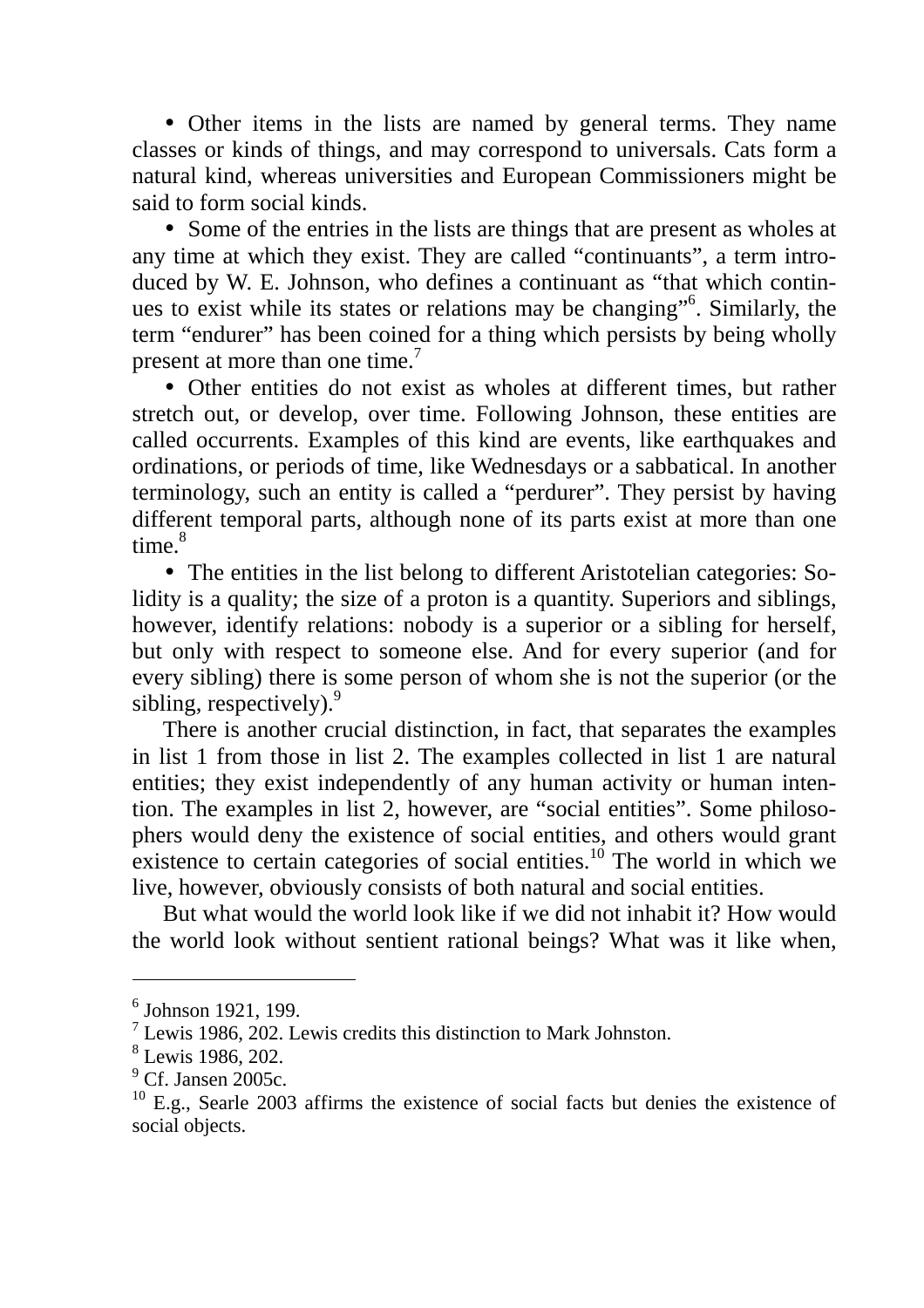long ago in natural history, no human beings existed? It should be clear that the absence of human beings should not affect the entities in list 1. Earthquakes happen and the morning star exists whether there is anyone to take notice of them or not. The entities in list 2, however, would be seriously affected if there were no sentient rational beings. There would be no European Commissioners, no universities, no laws, no poems, no borders, no Poland, no European Union, no ordinations of priests, no sabbatical, no Manchester United, and no superiors. Now, if, in the long course of natural history, there was once a time without social entities, consisting only of natural entities like those in list 1, how could social entities possibly arise within a natural world?

## *3. The Constitution of Social Entities*

#### 3.1 Searle's account of social reality

One answer to this question has been provided by John Searle in his book The Construction of Social Reality.<sup>11</sup> Roughly, Searle's account consists of three elements: brute facts, collective intentionality, and constitutive rules. According to Searle, in constructing social reality we can start from what he calls "brute facts"<sup>12</sup> – from nature as it is, independent of our conceptions of it. The generative factor of social reality within the realm of nature is, in particular, the social human nature: our ability to say "we", to form thoughts and intentions in the first person plural. According to Searle, our collective abilities are on one and the same scale with, say, the ability of wolves to hunt in packs or the ability of birds to fly in flocks.<sup>13</sup>

It is this ability which allows human communities to accept constitutive rules. A constitutive rule does not "regulate an antecedently existing activity", but creates "the very possibility of certain activities".<sup>14</sup> The rule "Ladies first" regulates the activity of passing through doorways, which we can be engaged in without this rule as well, though maybe not as smoothly. The game of chess, however, could not exist without its rules. Any activity that is not governed by (amongst other things) the rule that the king may move only one field at a time would not be chess, but some other game,

 $11$  Searle 1995.

<sup>&</sup>lt;sup>12</sup> Searle takes this term from Anscombe 1958.

<sup>&</sup>lt;sup>13</sup> Cf. Searle 1995, 37-38.

 $14$  Searle 1995, 27.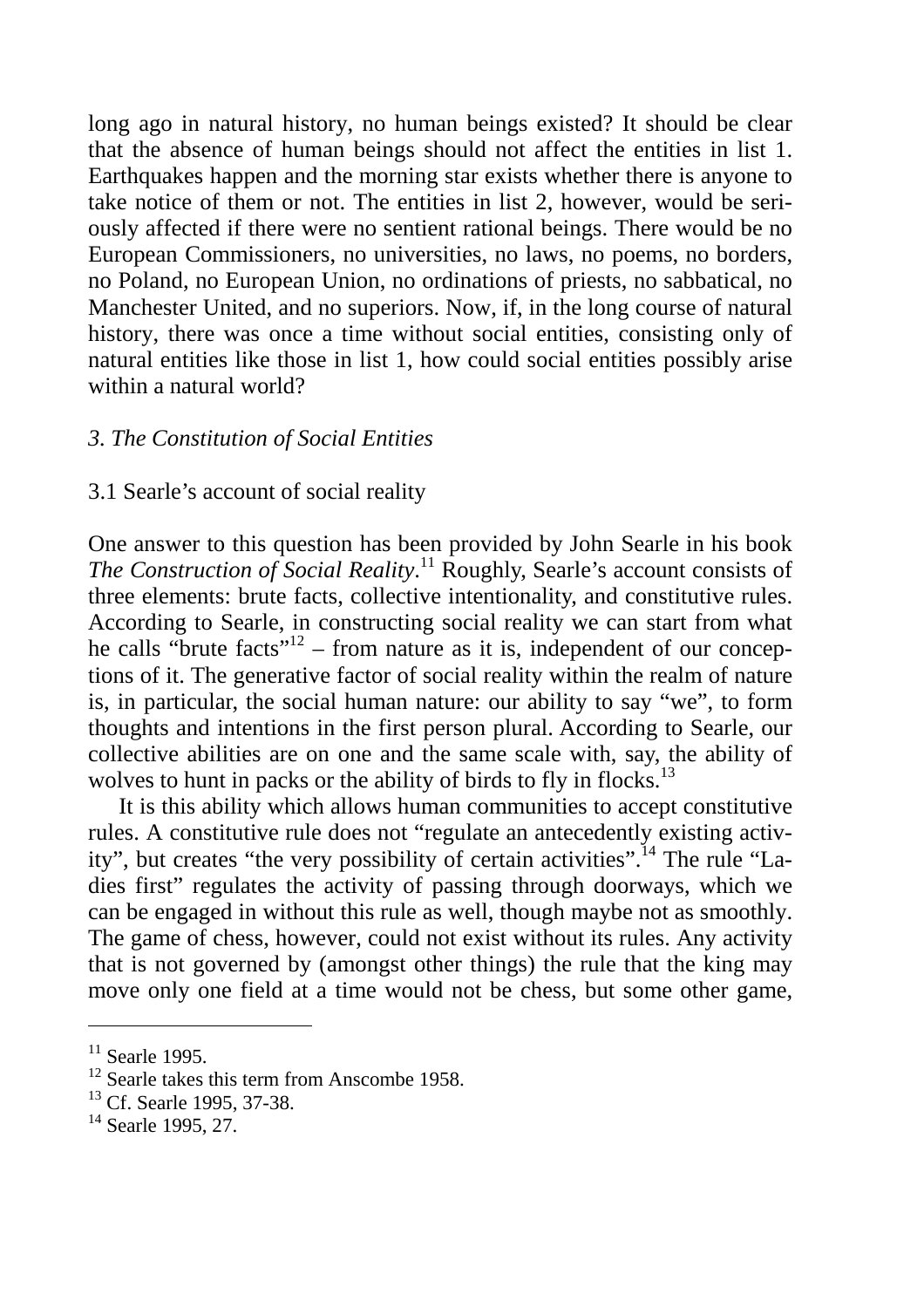say pseudo-chess. Social entities, or so Searle claims, need such constitutive rules in order to come into existence.

3.2 Constituting things and things constituted

According to Searle, the general form of a constitutive rule is the following "counts as" scheme:

X counts as Y in context C.

The "Y" in the "counts as" scheme represents the constituted object, i.e. the social thing that comes into existence through this rule. While Searle himself is primarily interested in a theory of social facts,<sup>15</sup> there is no reason why Y should not represent social things like social acts, social events, social qualities or social relations.<sup>16</sup> The "X" represents the constituting object – the object that functions as the bearer of the new status Y. The constituting object can be a natural or a social entity. If it is itself a social entity, it comes into existence through the collective acceptance of another constitutive rule, whose Y-term can again be a social entity. We have, for example, a constitutive rule that establishes that uttering an affirmative speech act like "I do" in front of the registrar counts as a marriage vow. The utterance of "I do" is, of course, itself a social entity governed by constitutive rules: It is a constitutive rule that establishes the social fact that a certain pattern of sound waves, i.e. the sound "I do", counts as an affirmative speech act. We can thus have a whole cascade of nested constitutive rules, which is a good mirror of the factual complexity of our social sphere.

In some cases the X-term refers to tokens, whereas in other cases it refers to types. When we declare a certain river in the countryside to be a border between two states, we refer to a particular river and not to all rivers of a certain type. The status of money, however, is not transferred individually to each bank note, but to a certain type of pieces of paper printed by the issuing bank. Searle's argument for this is that a bank note that falls behind the printing machine would also be money, even if it would never as a particular be the object of anybody's intentional attitude.<sup>17</sup>

 $15$  Cf. Searle 2003.

<sup>&</sup>lt;sup>16</sup> Searle himself uses plenty of examples that are not facts. Cf. also Searle 1995, 36 ("social acts", "social objects").

<sup>&</sup>lt;sup>17</sup> Cf. Searle 1995, 32.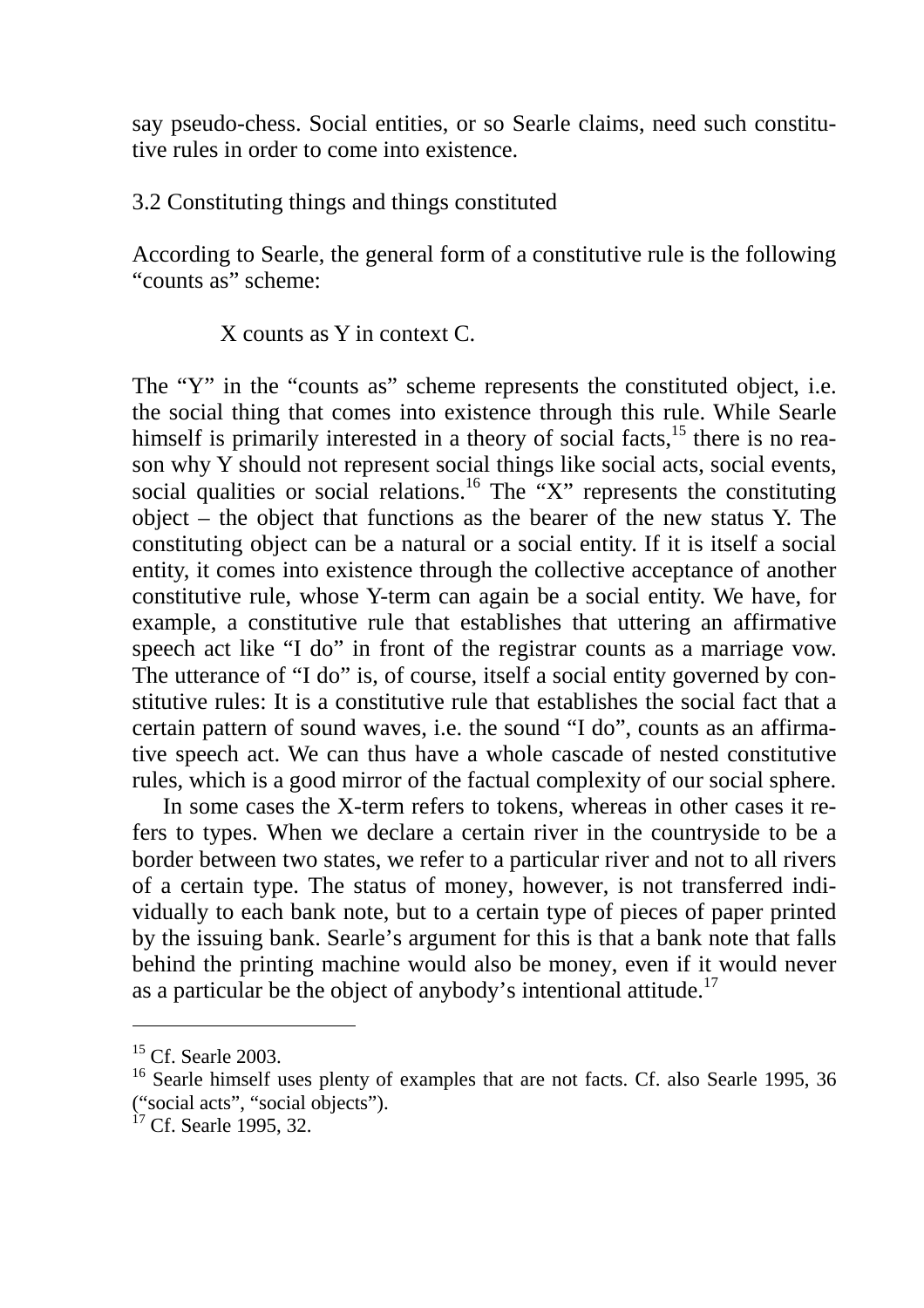Note that the "counts as" scheme does not account for all social entities. For there are, so to speak, "free-standing" social entities Y without a corresponding X that counts as  $Y<sup>18</sup>$ . The money in my purse consists of coins and bank notes; pieces of metal and paper, that is, that count as money. But I also have money in my bank account. There are a lot of physical traces of this money: There are numbers on my bank statement, memory traces on the bank's computers and hard disks, and so on. But neither the numbers on my bank statement nor the hard disk tracks *count* as my money. Rather, they are signs of it. They are not constituents of my money but representations of it. Thus Searle's original "counts as" formula cannot account for all social entities. There are also social entities that are constituted by representations of them.

Things are even more complicated with my credit card. It neither counts as my money nor represents my money.<sup>19</sup> If you need an argument for this claim, just ask yourself, *how much* money the card is constituting or representing. Maybe there is an upper limit for the amount of money you can transfer with its help, but that still leaves open the exact amount that will be transferred on a certain occasion. And the card will allow this amount to be transferred again and again. Thus even with an upper limit the card would cumulatively constitute or represent a potentially infinite amount of money. Thus rather than constituting or representing money, the credit card is a document that gives evidence of an agreement between me and the credit card agency to the following effect: When I owe 20 Euro to my petrol station, I can use the credit card to transfer the right to claim 20 Euro from my credit card company. The credit card company, in turn, has the right to claim this amount from me. Thus the credit card itself does not constitute or represent any money. Nor does the swiping of a credit card through a card reader constitute or represent money. It is, however, part of a process that counts as the imposition of the aforementioned deontic powers: the right to reimburse a certain amount of money and my obligation to pay this sum.

<sup>18</sup> Cf. Smith 2003a, Smith 2003b, Johansson 2005.

 $19$  Contrary to Searle 2003, 307: "I say that one form that money takes is magnetic traces on computer disks, and another form is credit cards. Strictly speaking, neither of these is money, rather both are different representations of money."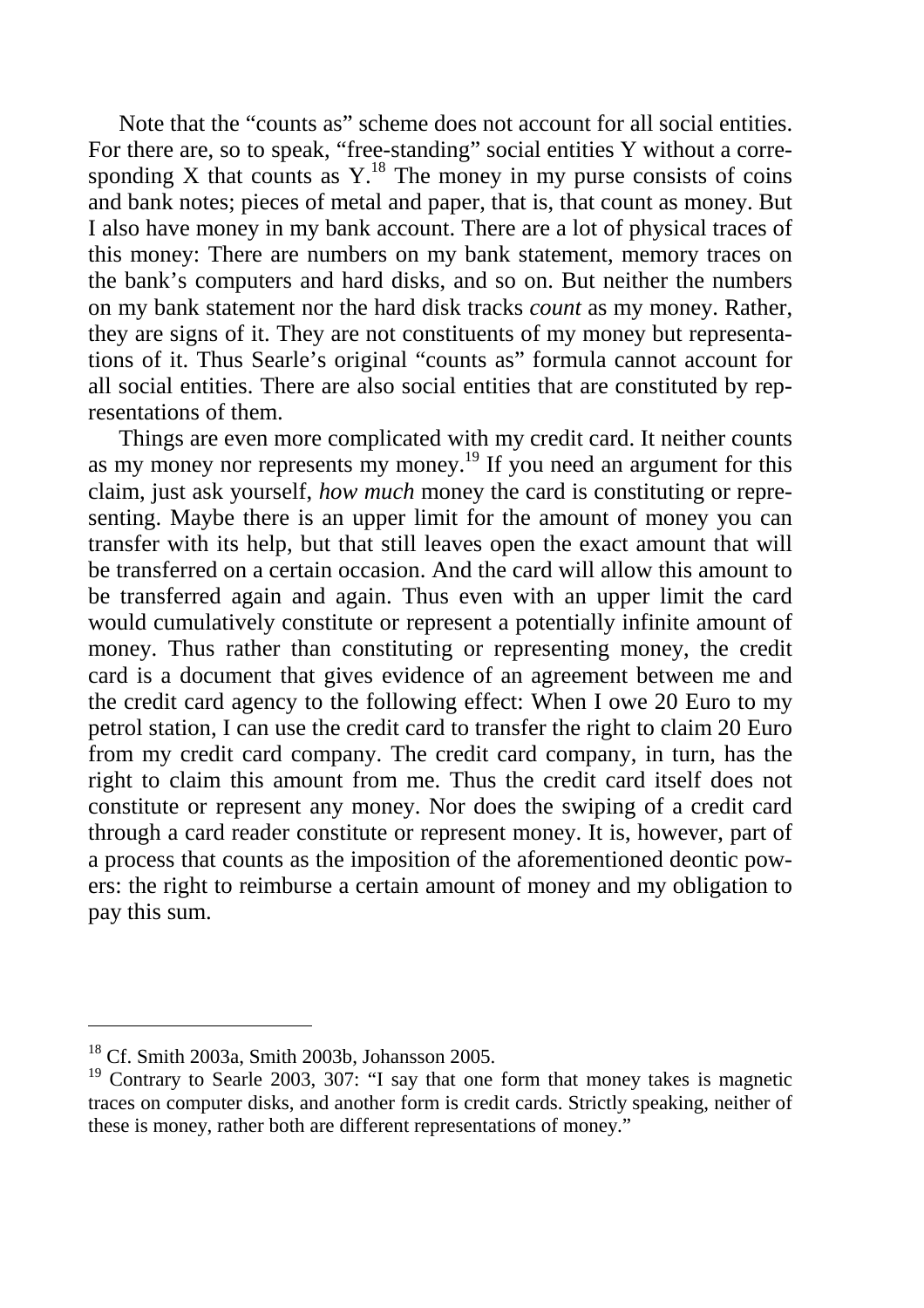#### 3.3 Collective acceptance

We can, of course, think of many different constitutive rules and come up with arbitrary formulations of "counts as" phrases. But in order to bring about social entities, it is not formulation that counts, but acceptance: $^{20}$  We need to accept the constitutive rules in question. There are two elements here that need discussion: the acceptance-element and the we-element. I will discuss them in turn.

First, what exactly is the intentional attitude involved in acceptance of constitutive rules? In the opening passage of *The Construction of Social Reality*, Searle is a bit sloppy about this, writing that "there are things that exist only because we believe them to exist".<sup>21</sup> However, further along in his book, Searle says that the attitude in question is the attitude of acceptance.<sup>22</sup> Acceptance is a propositional attitude similar to, but distinct from, belief. It differs from belief in various respects: Belief can come in degree, acceptance cannot. Belief is based on evidence, whereas acceptance is rather based on the goals we pursue. Belief aims at truth, while acceptance aims at success. The classical tradition of the *ens morale* considered the will to be the intentional stance involved in creating a social entity.<sup>23</sup> And indeed there is a voluntaristic element connected with acceptance. We can decide to accept that p, but we cannot decide to believe that  $p^{24}$ .

Second, what is needed to build up a social entity is *collective* acceptance, i.e. an acceptance that can be expressed using the pronoun of the first person plural, "we":

"We accept that X counts as Y in context C."

In his own account, Searle does not say anything about who actually has to accept the constitutive rules in order to bring social things into existence. In fact, Searle is a methodological individualist about collective

 $20$  In fact, explicit formulation seems neither to be necessary nor sufficient: It is not sufficient, because we can formulate arbitrary rules. It is not necessary, because an implicit acceptance of rules is possible (cf. Searle 1995, ch. 6).

 $21$  Searle 1995, 1.

 $22$  E.g. Searle 1995, 104-106.

 $23$  Cf. Kobusch 1993.

 $24$  Cf. Hakli 2006.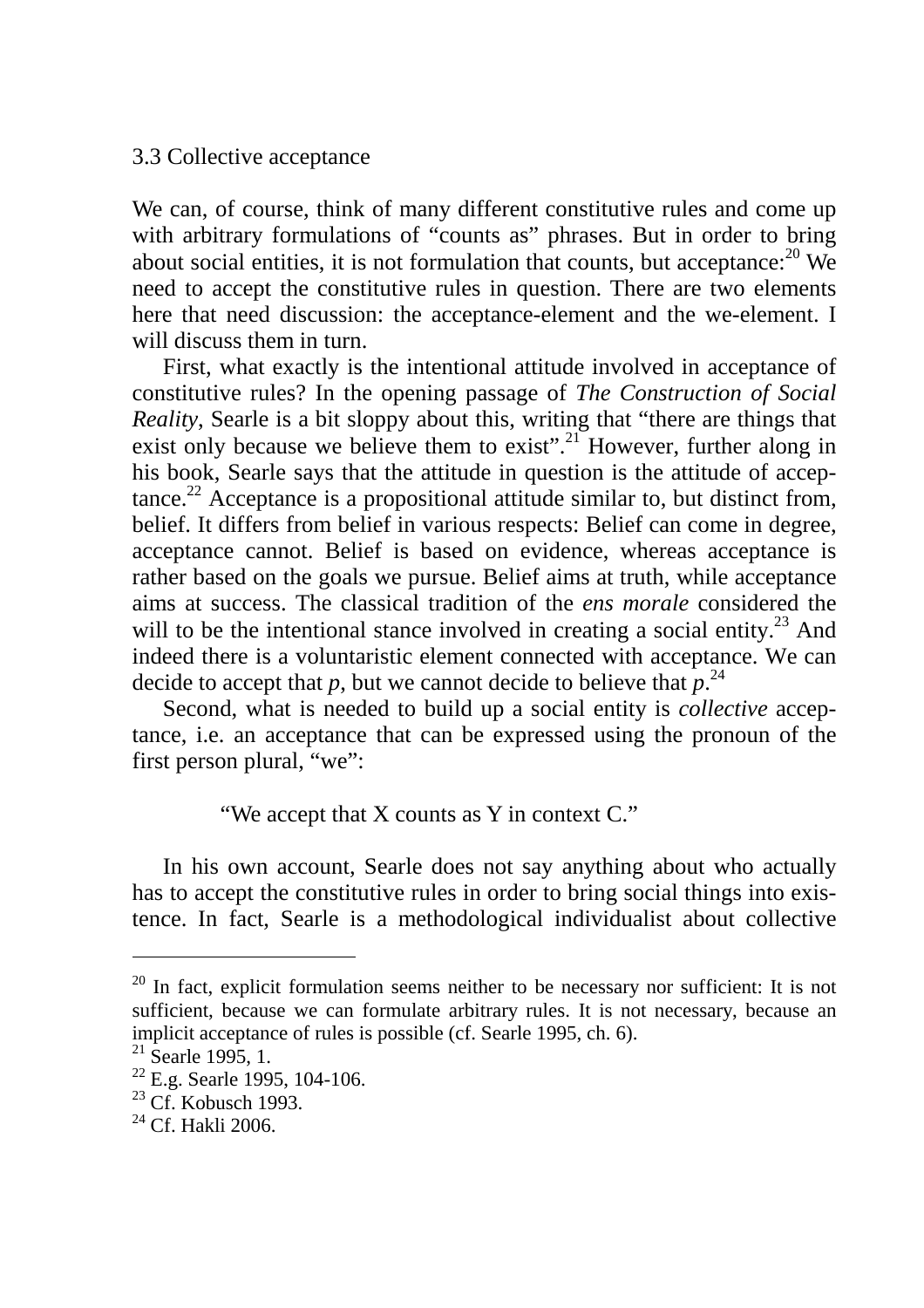intentions: For him, even brains in a vat can have we-intentions.<sup>25</sup> It might well be the case that brains in a vat form such thoughts of collective acceptance, but does this bring about a social entity? More seems to be required for this: Interaction between a plurality of actual persons seems to be at the bottom of anything social.<sup>26</sup> An interaction between imagined persons is not enough. Thus there needs to be a real "we" to be connected with such collective intentions. Thus social entities are mind-dependent in a peculiar way: They come into existence through appropriate intentional attitudes in a plurality of minds. $27$ 

Such a real "we" comprising several minds can either be an informal we-group or a formal we-group. If it is a formal we-group, then there are usually fixed procedures for establishing group-acceptance. Such procedural rules are laid down, e.g., in the constitution of a state or in the bylaws of an association.<sup>28</sup> But if the "we" in question refers to an informal we-group, no such rules exist. However, there is still a possibility to establish group-acceptance: Group-members can enter mutual obligations (or at least commitments) to accept jointly some proposition  $p^{29}$ . By means of this procedure, they form a mini-size social contract to accept something collectively, "as a group".

## 3.4 Constituents of social entities

We have started our investigation on the constitution of social entities with Searle's "counts as" scheme. In Searle's picture, a physically localisable entity *counts as* a simultaneously existing social entity. Paradigmatic cases of this structure are sound waves that count as sentences and pieces of paper that count as bank notes. From the problem of free-standing Y-terms we learned, however, that this is not the whole story. Some social entities exist without there being simultaneously existing physically localisable entities that count as these social entities. The money on my bank account exists, but it is not constituted by the ink on my bank account or by the magnetic properties of my bank's hard disk. The ink on my bank account

 $25$  Cf. Searle 1990, Jansen 2004, Schmid 2005. On Schmid's book cf. Jansen 2007.

 $26$  Cf. Jansen 2005e.

 $27$  Because several minds are involved in the constitution of social entities, it is sometimes said that they are a "conspirational" matter. Cf. Mumford 2004.

 $28$  Cf. Jansen 2004a.

 $29$  Cf. Gilbert 1989, 1996, 2000.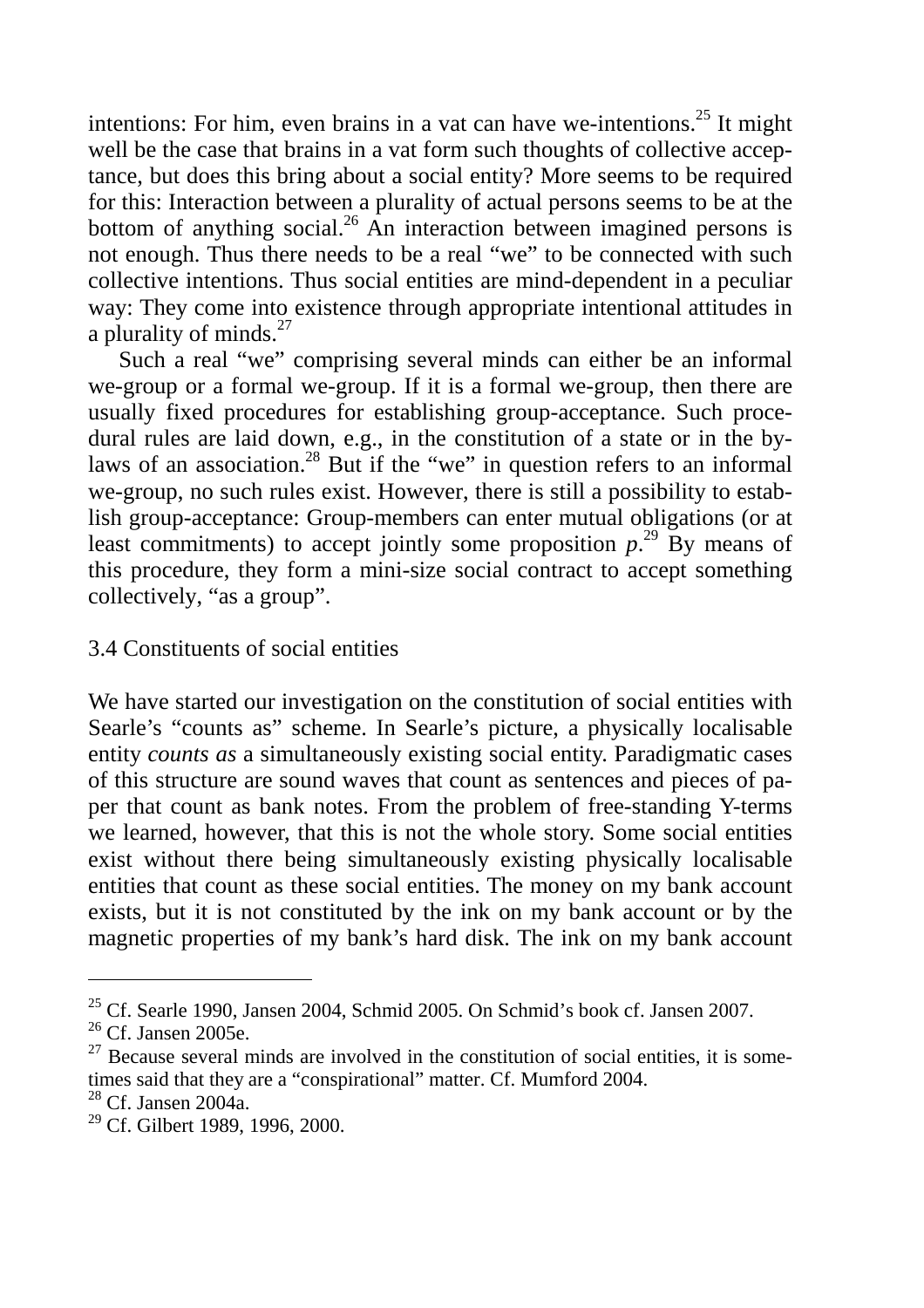and the magnetic properties of the hard disk do, however, *represent* my money. In these cases, we are confronted with physically localisable entities that are signs for simultaneously existing social entities.

But for the existence of a social entity it is not even necessary to have a simultaneously existing representation. A contract may exist without any documentation or representations of the contract. It comes into existence through a mutual promise of the parties involved. The speech acts of mutual promises bring about a reciprocal obligation of the parties, and after the speech acts are completed, these obligations continue to exist.<sup>30</sup> It is thus possible that physically localisable events constitute social entities that continue to exist in the present even when the constituting events belong to the past.

# *4. The Persistence of Social Entities*

In the socio-psychological and sociological literature, as well as in history and cultural studies, it is the psychological or sociological concept of identity that is discussed. My present concern, however, is not primarily with these but with the ontological concept of diachronic identity. I will first give a general account of the diachronic identity of social continuants (§ 4.1) and their ability to persist through change (§ 4.2). I will then shortly turn to social occurrents in order to distinguish diachronic identity from the phenomena of resumption and re-enactment of social events. After this, I will turn to groups, i.e. to social continuants that have human beings as members  $(\S 5)$ .

## 4.1 A general account

 $\overline{a}$ 

My account above presented social entities as being, in simple cases, constituted by a social status imposed either on natural entities or on lower level social entities. In other cases, social entities are only represented by other entities or constituted by past events that brought about certain obligations. Social entities are thus ontologically dependent on several things which, taken together, are constitutive of them. In the simple cases, they depend on the constituting thing in the X-position, and on the status im-

 $30$  Cf. Reinach 1913. The example of obligations as a free-standing social entity is already mentioned (though not explicitly discussed) in Smith 2003a.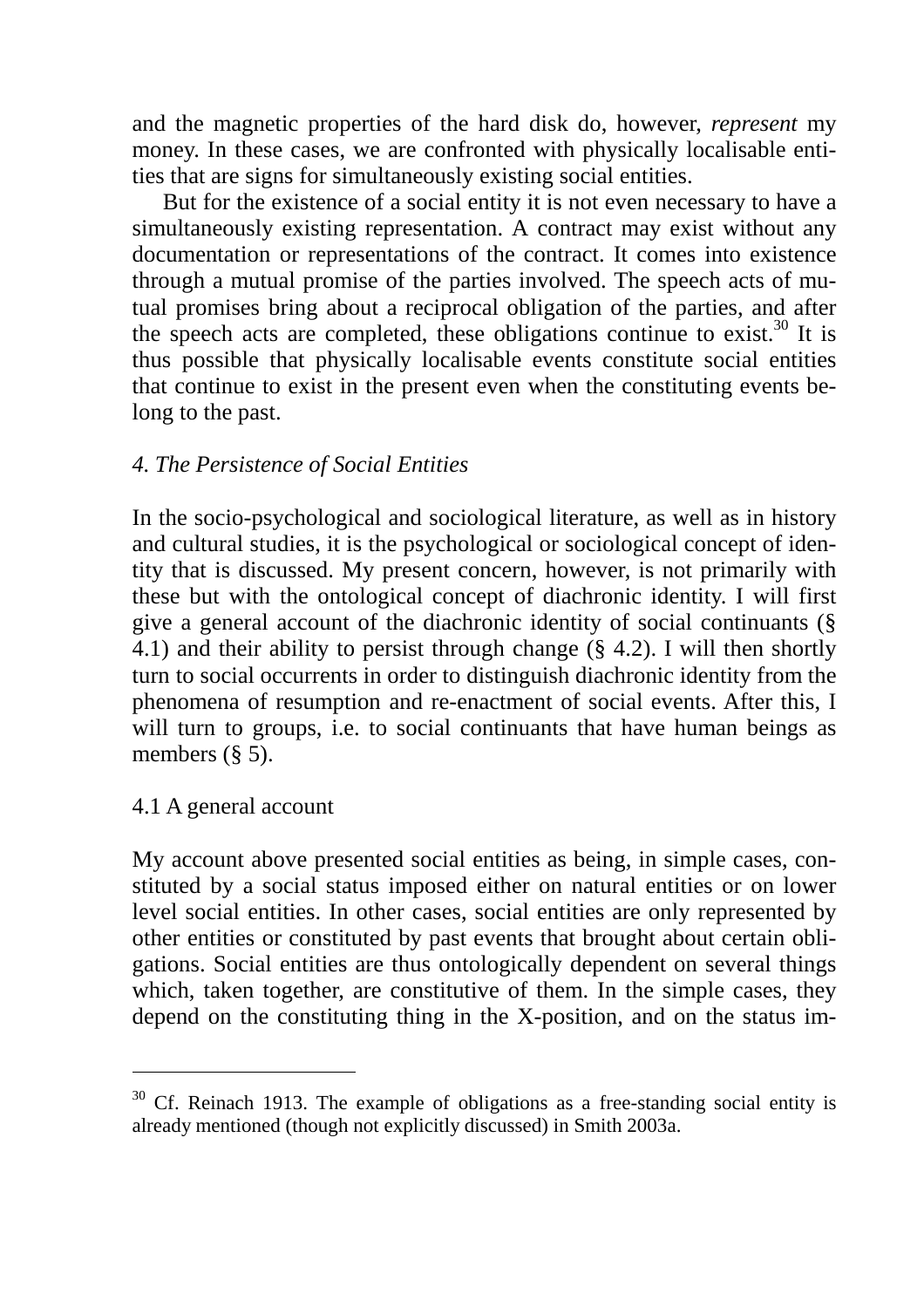posed on this X by collective acceptance of the respective constitutive rule. They cease to exist as soon as one of the constitutive elements ceases to exist. Correspondingly, there are two ways to destroy such social things: Either you destroy the constituting  $X$  or you destroy the status. For example, in order to diminish the amount of legal tender in the EU, you could collect a certain number of Euro notes and burn them. Alternatively, you could equally well pass a law that withdraws the status of being legal tender from, say, all 20 Euro notes.

By contraposition, a bank note continues to be legal tender as long as both the constituting X and its status continue to exist. In general, a social entity continues to exist, as long as its constitutive elements continue to exist. If the constituting X is a natural entity, it might still be difficult enough to account for its diachronic identity. This problem is, however, no problem that is specific to the ontology of social entities, and hence I will just presuppose that we have a good working account of the identity of natural entities in order to allow me to focus on the question of how long the status conferred upon X persists.

A question that typically arises in this context is: Can a piece of metal on the moon or at some other remote place (e.g., between the cushions of my settee) still be money? To answer this question, we first have to remember that money typically comes into existence through type-related attitudes. We do not have constitutive rules for every single coin, but rather for certain types of coins. Thus, even if we bring a Euro-coin to the moon and subsequently forget about this particular coin, it still retains its status as money, because it did not come about through a token-related attitude in the first place. Secondly, suppose the piece of metal would lose its status of being a coin under such circumstances. What would happen were it accidentally to be recovered from the moon? Surely it would then regain its status. Though losing and gaining status are not intrinsic changes, it is quite strange to assume so many changes of status to be going on with respect to something of whose existence nobody is any no longer aware.

Third, if the coin on the moon loses its status after falling into oblivion, what would happen to our money were we suddenly all to fall asleep, simultaneously, for an hour? Would any money exist during this hour? It would be strange to deny this. What we need to uphold a status is not necessarily an active and conscious contemplation of some collective acceptance. According to Searle, a collective acceptance can even be implicit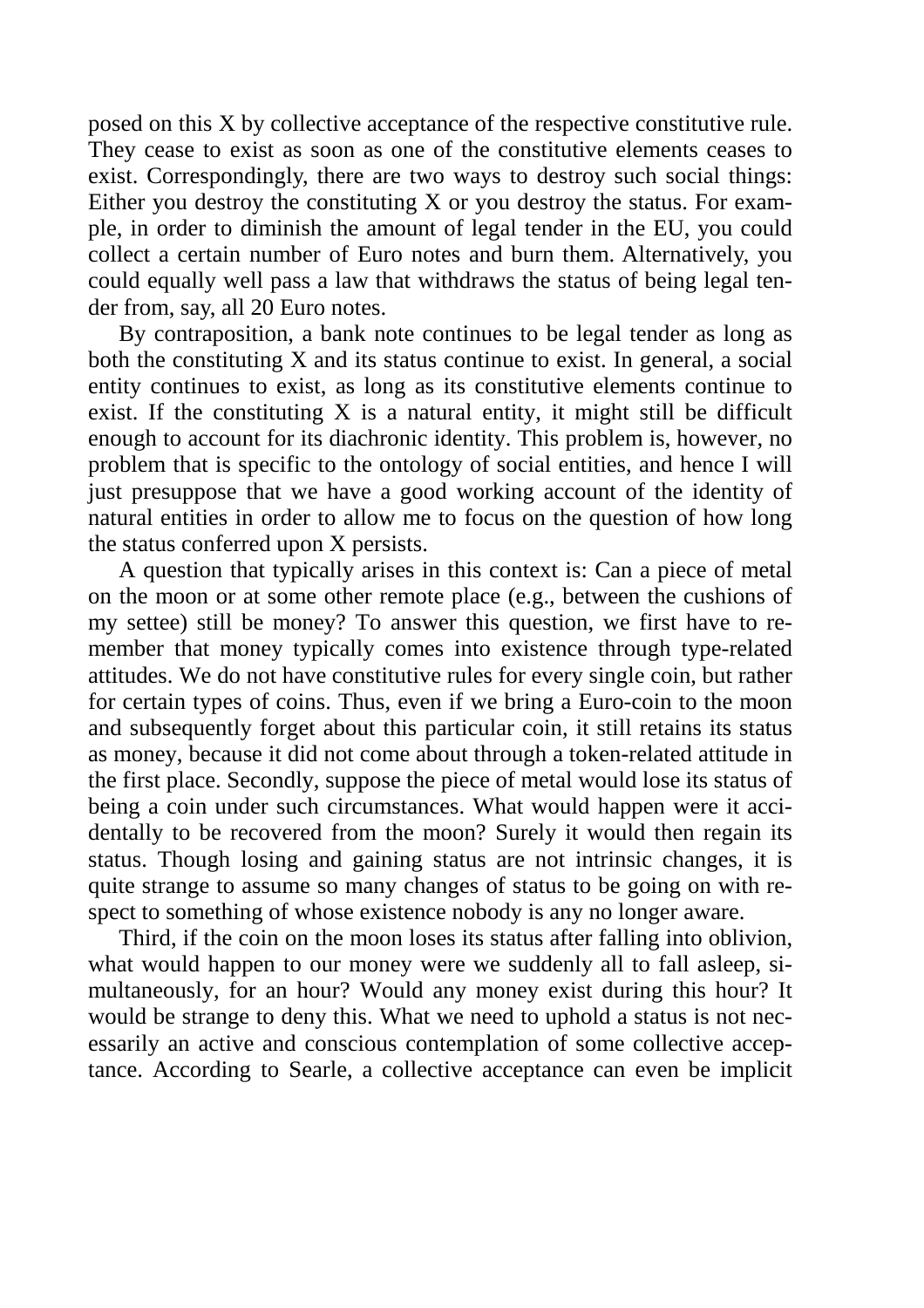within a group, without any member of the group knowing explicitly the rule that is accepted within the group.<sup>31</sup> Moreover, once a group's intention has been established, it can exist even if the members do not share this intention individually.<sup>32</sup> If this is the case, then why should the group's intention not persist, even if the members of the group do not remember their decision to establish the group-intention?

Think about another example. Imagine that one day the loving couple Adam and Eve take their marriage vows. Only a few seconds after the ceremony a very strange cosmic incident wipes out all memories of things that happened the hour before and all relevant documents related to them. In the case of such a global amnesia, would the marriage still exist even if no one remembers it? In an appropriate context, a marriage comes about through a mutual promise of mutual love and care. What happens, from an ontological point of view, when Adam promises Eve that he will care for her? First, Adam produces some sound waves. These sound waves count as uttering a sentence. This sentence, then, constitutes a speech act of promising. Granted that Eve accepts the promise, an obligation comes into existence:<sup>33</sup> Adam's obligation to care for Eve. Adam's obligation survives even if Eve forgets about it. It makes perfect sense for Adam to explain his actions by saying: "I promised to care for you, did you forget?" And Adam's obligation survives even if Adam forgets about it. Indeed, we would doubly chide him: first for not caring for Eve and second for forgetting about his promise.<sup>34</sup> Obligations, or so it seems, are not ontologically dependent on memories of them: The existence of an obligation neither presupposes actually remembering nor the respective memory, i.e. the potential to remember it. They can exist even if no one has any memory of them.<sup>35</sup> And if obligations can survive oblivion, the bonds of marriage can survive oblivion, too.

4.2 Persistence through change

 $31$  Cf. again Searle 1995, ch. 6.

 $32 \text{ Cf., e.g., Gilbert } 2000, 22.$ 

<sup>&</sup>lt;sup>33</sup> Cf. again Reinach 1913.

<sup>&</sup>lt;sup>34</sup> This demonstrates that (contrary to Margalit 2000, 39) even on the individual level remembering or forgetting may be subject to moral evaluation.

<sup>&</sup>lt;sup>35</sup> After the end of all human consciousness, however, all obligations cease to exist because there will no longer be anyone who could be obliged by them.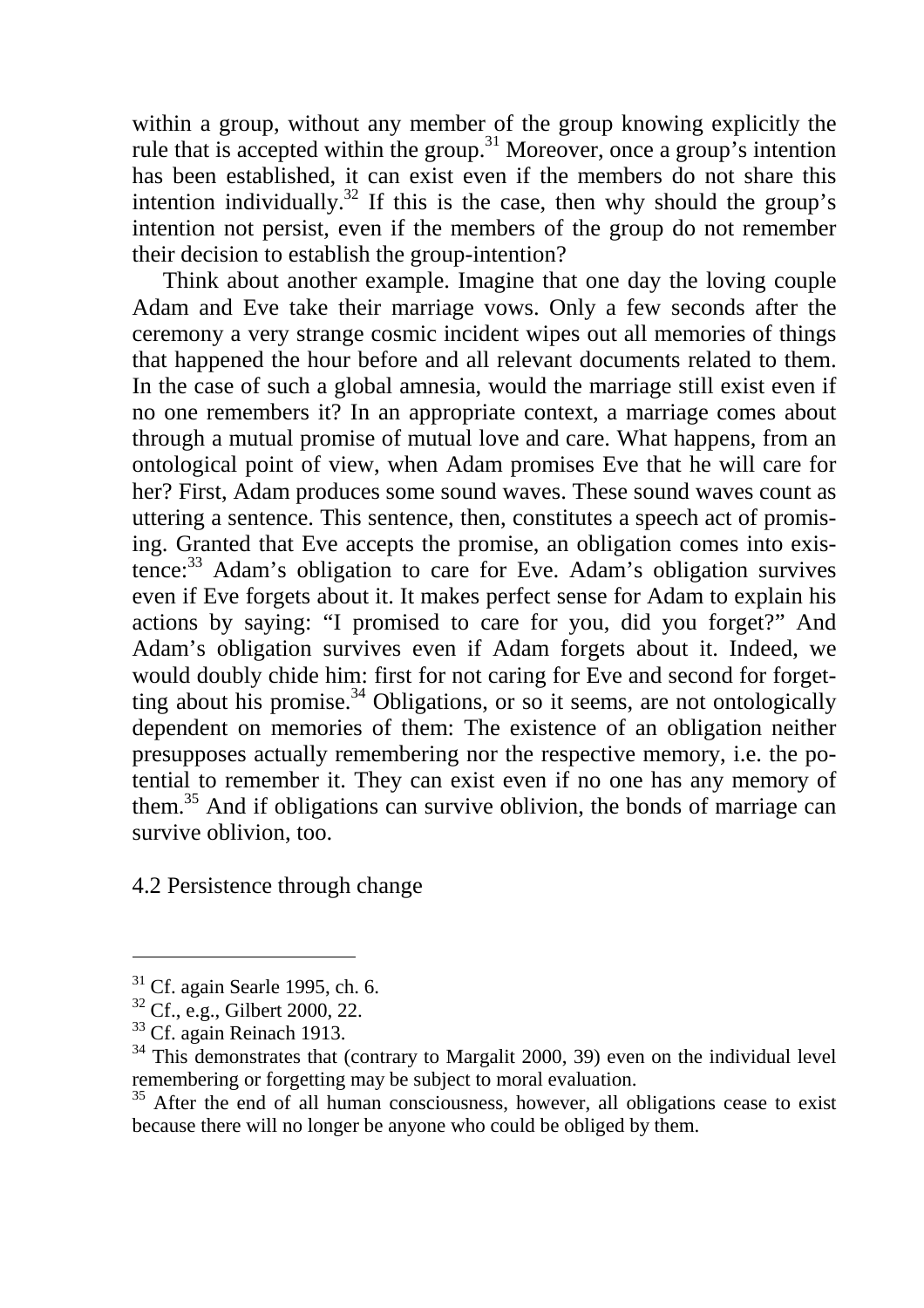Some social entities persist not only through time, but also through change. This is a feature commonly attributed to substances as opposed to things of the other Aristotelian categories. Socrates survives his hairs becoming white; while the blackness of these hairs does not survive this change.

Some, though not all, social entities exhibit this feature as well. An association may, e.g., transfer one further duty to one of its committees. Here, one and the same committee first did not have a certain duty and then does have it. Hence the committee survived a change of its duties. Thus the committee is substance-like in that it can survive changes.  $36$ 

In principle, every social entity can function as an X-term in a constitutive rule, i.e. can be a constitutive element in the constitution of some further social status. But not all changes are as innocent with regard to diachronic identity as the imposition of a new duty. If we look at both bearerentity and status transferred, there are the following four possibilities:

- (C0) The same bearer-entity continues to have the same status.
- (C1) The same bearer-entity gets a new status.
- (C2) The same status is transferred to a new bearer-entity.
- (C3) A new bearer-entity gets a new status.

Of these four possibilities, (C0) does not describe a change at all. (C3), on the other hand, does describe a change, but it is a clear case of diversity rather than identity. Thus two possibilities remain:  $(C1)$  and  $(C2)$ .  $(C1)$ describes cases like our committee-example: The same bearer-entity, the committee, gets a new status, a new duty. This is, as I said, a case of diachronic identity. (C2), however, is a case of diversity. If the same function of, e.g., presidency is transferred to a distinct bearer, we get a new president. If the same status of being the border between France and Germany is being transferred to another place, we do have a new border. If, however, the same line on the map used to represent a border between states, but now, as the two states have merged, as a border between two counties, we can still speak about the same border that now serves in a new function.

4.3 A word on social events

<sup>&</sup>lt;sup>36</sup> I argue more extensively for the substance-likeness of some social entities in Jansen 2005b.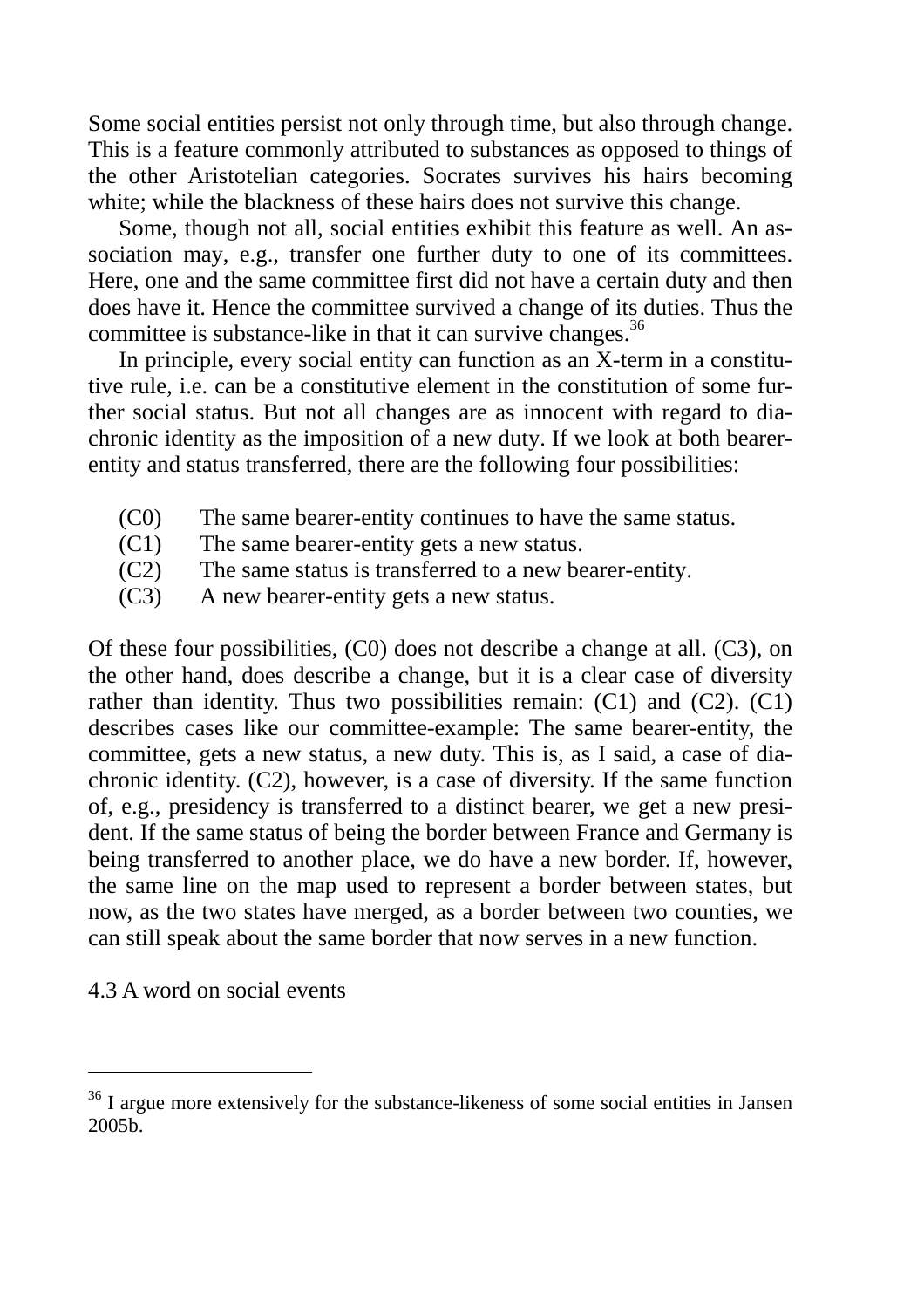So far I dealt with social continuants only. There is a reason for this: A social continuant is a social whole that exists at different times. That is why a social continuant can exist through time, even if it may change some of its accidental properties. However, social events like the ordination of a priest or a soccer match or social times like Wednesdays or a sabbatical are not continuants. They are social occurrents. They need time to happen; a soccer match, for example, needs two 45 minute periods, while a chess game consists of an indeterminate number of successive moves. They have different temporal parts, for example a first and a second half. Of course, plenty of soccer matches happen at different times all over the world. But none of these soccer matches is identical with any other soccer match that happens at a different time and a different place. Once a soccer match is over, it will never happen again. Therefore, there is no application for the concept of diachronic identity with respect to events.

There are, however, two other phenomena related to social occurrents that may be worth mentioning: resumption and re-enactment. It may happen that a chess game is not completed on its original day. The game can then be adjourned to the next day, when the two players can meet to resume that very game. What happens on this second day is a resumption: we can, after some interval, go on with a previously begun social event and eventually complete it. The original chess game on the first day together with its completion on the next day can be said to form a single token of a chess game. Resumption, however, differs from diachronic identity. It is non-reflexive, as no event is its own resumption. And due to the arrow of time and its directedness, it is asymmetric: If x is a resumption of y, y is not a resumption of x. Hence it is not an equivalence relation. Rather it is a concatenation of a series of events which together form a single token of a type of social event.

Re-enactment, on the other hand, occurs when we begin a new token of an event type with the intention of somehow repeating the original token. E.g., a historical battle might have been so important that people decide to celebrate this event each year through a re-enactment of this famous encounter. Often religious or even secular feasts are re-enactments of some important event, like Christmas is the re-enactment of the birth of Christ and the Jewish Passover feast the re-enactment of Israel's flight from Egypt.<sup>37</sup> Re-enactment differs from diachronic identity, too. It is non-

<sup>37</sup> Cf. Assmann 1997.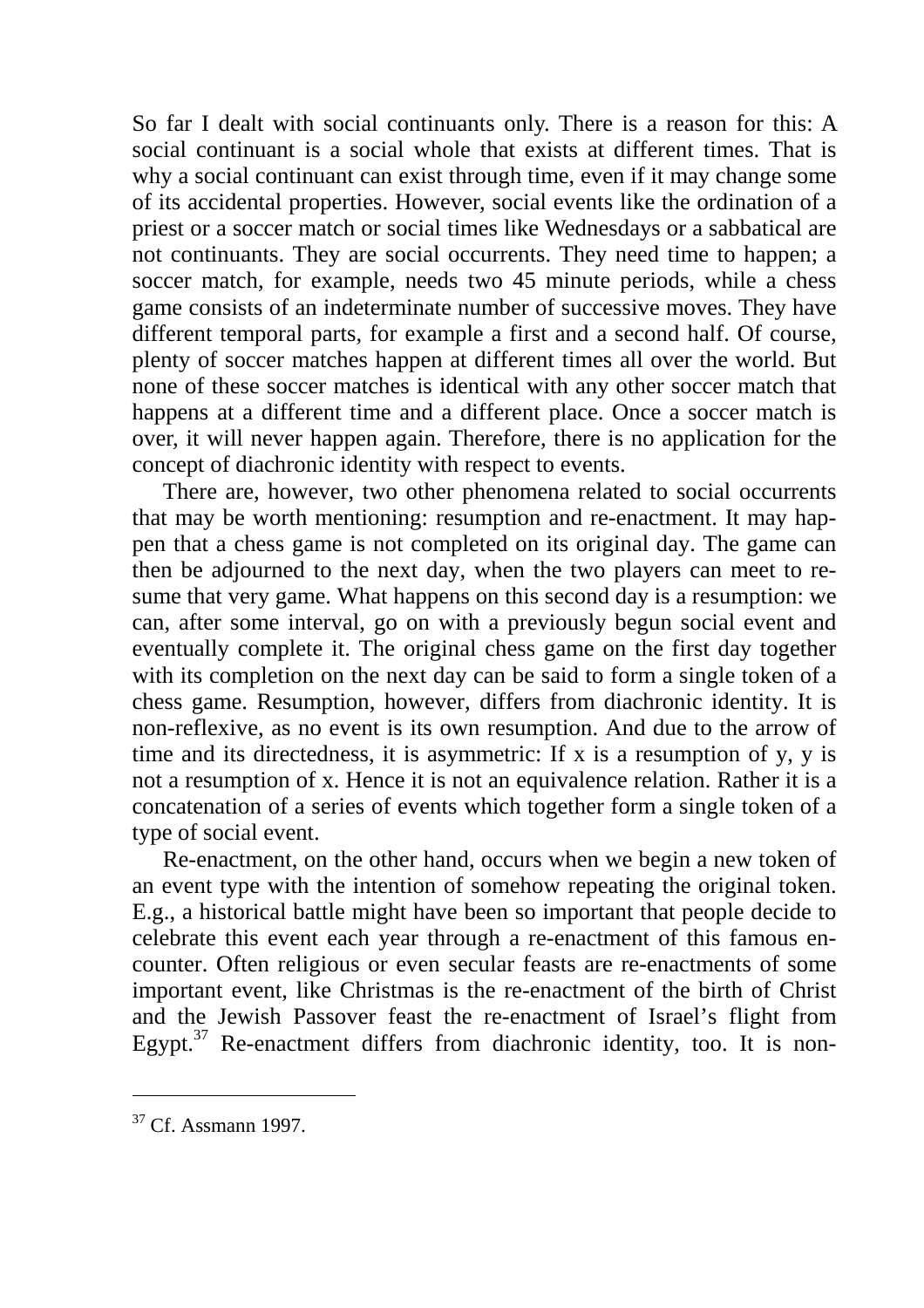reflexive, as no event is its own re-enactment. And it is asymmetric: If x is a re-enactment of y, y is no re-enactment of x. Finally, it is not transitive: If x is a re-enactment of y, and y a re-enactment of z, then it does not follow that x is a re-enactment of z, but only that x is a re-enactment of a reenactment of z. Hence, re-enactment is not an equivalence relation either. It rather has the structure of having one original event and many "copies", with the original event being numerically distinct from each copy and the copies being pairwise numerically distinct from each other as well. With re-enactment, we thus have (possibly many) distinct tokens of the same type of social events.

# *5. The Persistence of Groups*

After this general account of the diachronic identity of social entities, I will now turn to a special brand of social entities: those which have human beings as members, like collectives, groups and institutions. They are of special importance, not only because we human beings are members of them, but also because, according to our analysis, all social entities ontologically depend on them: Social entities, or so I said, are ontologically dependent on the acceptance of their status by some collective or group at some time. Groups have a very special feature: Like natural persons, they have an "inner perspective" on their identity. Groups and their members are able to give an account of their identity themselves, while coins, borders and Wednesday cannot do this. I will now survey some peculiar features of the diachronic identity of such entities and then make a suggestion how to deal with these.

5.1 Surviving the exchange of members

The first peculiar feature I want to point out is that some groups can survive the exchange of their members. Here is some linguistic evidence for this:

- (E1) "After 1934, 1938 and 1982, the Italian national team won the world championship for the forth time in 2006."
- (E2) "For many centuries, the House of Lords has met regularly in the House of Parliament in Westminster."

Both of these sentences are meaningful and true statements. But not one of the team members of the 1934 match participated in the 2006 champion-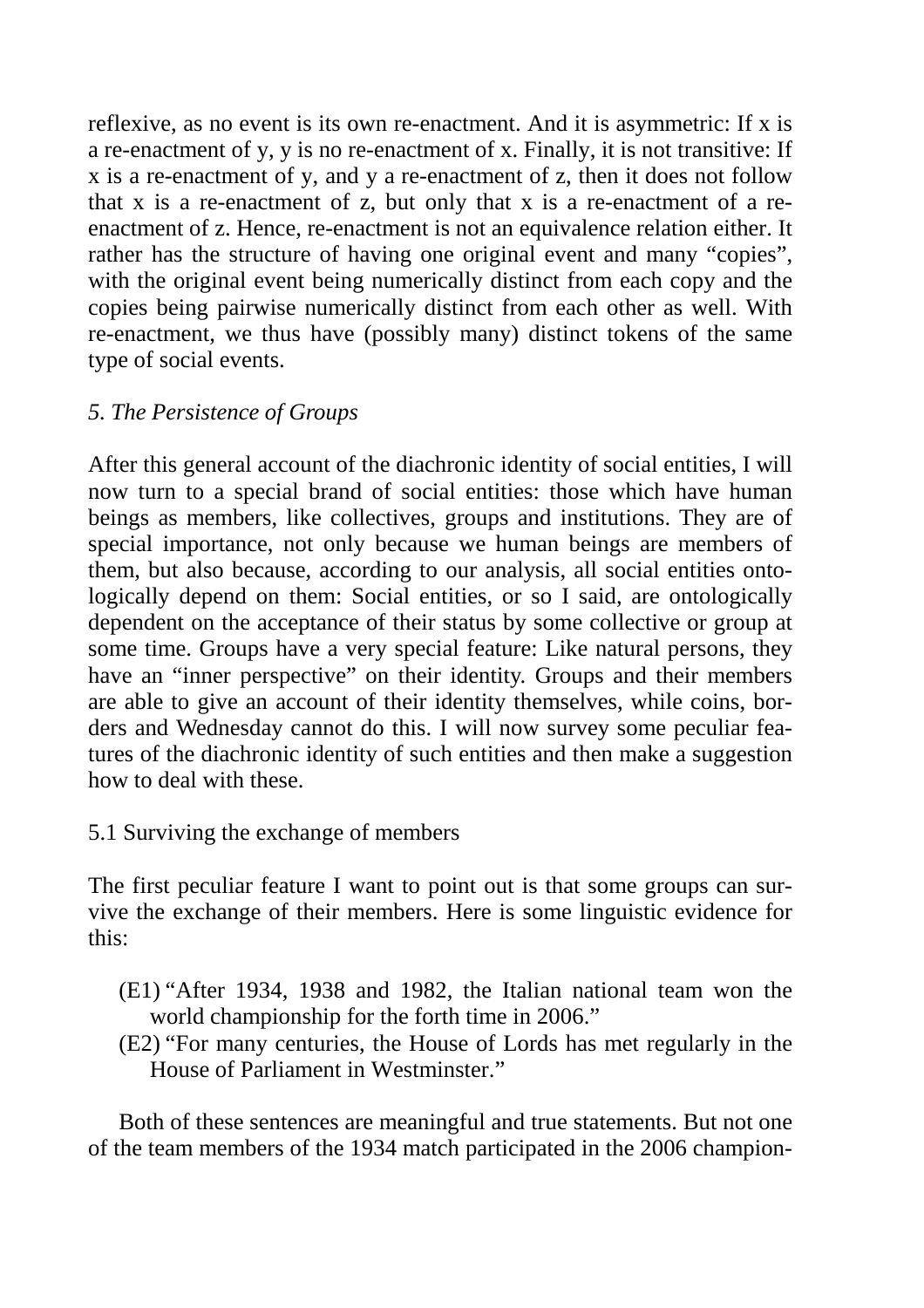ship, and it goes without saying that even the House of Lords has different members in different centuries. Such examples demonstrate that groups can exist much longer than individual human beings, because they can survive the exchange of their members. In this, groups are unlike sets. Sets are defined alone in terms of their elements. If you could change the elements, you would not get the same set with different members, but a wholly different set. In this respect, groups are rather like organisms or artefacts: Organisms can survive the exchange of atoms, molecules, cells or even organs, in the same way that Theseus' ship can survive the exchange of its planks. Similarly, groups can survive the exchange of their members and are thus able to exist much longer than individual human people. That groups can span over a much longer time than individuals makes it possible for us to speak of "our" history with respect to times way before the beginning of our personal existence.<sup>38</sup>

## 5.2 Surviving non-existence

Even more curious is the fact that groups can survive their own nonexistence. They can have, that is, a gappy existence. A social entity like a university or a soccer team<sup>39</sup> can cease to exist and later be re-established. An association may be abolished at one time and later be re-founded again. A famous example of such a gappy existence is Poland, which ceased to exist as an independent state in 1795 after the Polish territory had been distributed among Austria, Prussia and Russia. Poland regained independence in 1918, only to be carved up for a second time by Germany and the Soviet Union in 1939. Since 1945, there is an independent Polish state again. Historically, it is important that there was a continuous patriotic tradition from the Napoleonic times onwards, holding alive during the  $19<sup>th</sup>$ century the hope for Polish independence. Witness thereof is the mazurka that later became the Polish national anthem, which begins with the words "Poland has not yet succumbed, as long as we remain". In terms of the identity concepts distinguished at the beginning of this paper, it was always the case that there have been individuals who psychologically retained a Polish identity, who felt they belonged to Poland, although it no longer existed as a state. But as important as this may be historically, it is not an

<sup>38</sup> Cf. Jansen, 2005a.

<sup>&</sup>lt;sup>39</sup> Mumford 2004 mentions several examples from British soccer.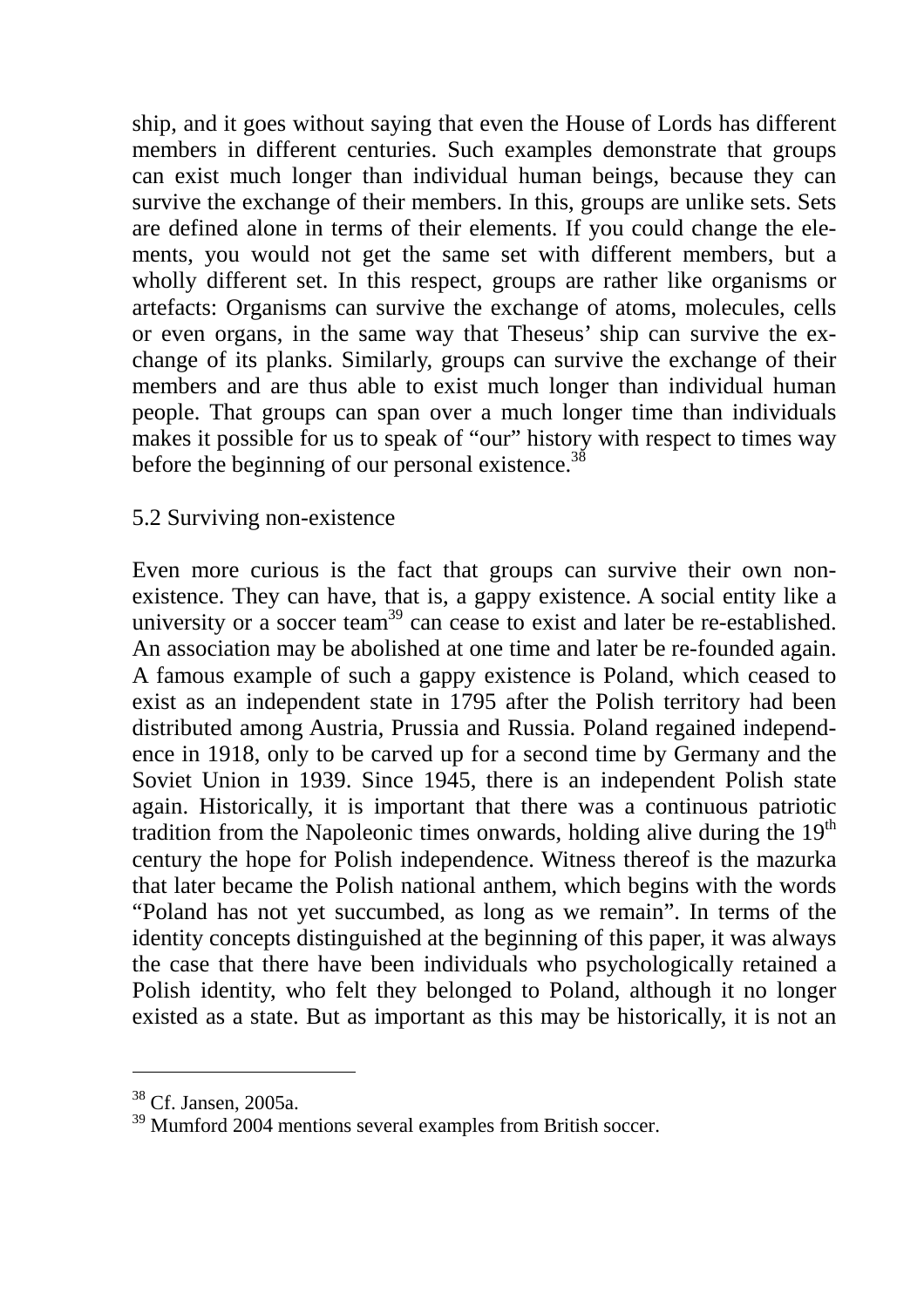ontological necessity. It could well be the case that there is also a gap concerning the psychological identity, i.e. that there is a time when nobody feels as if he belongs to this passed-away entity, till some renaissance or romantic movement revives such feelings. Even in this case, a social entity can be re-established.

To be sure, the possibility of a gappy existence like in the case of Poland is not restricted to social entities. When my clock, during a repair, is disintegrated into its parts, there is good reason to say that it does not exist at this time. When the parts are then integrated again, it would be strange to say that now I am in possession of some new clock that consists of the very same parts as my old one. Rather my old clock regained existence. Similarly, my right fist regains existence every time I move my fingers appropriately, and it loses its existence again when I open my hand.

5.3 Groups decide on their past …

How do we know that what happened in Poland in 1918 or 1945 was a reestablishing of the same Poland which had ceased to exist in 1795 or 1939? In the case of Poland, on all four occasions it was a different territory, a different population and a different constitution. Still, in each case we speak about Poland and think of the events as re-establishments rather than the founding of something new. Why? Simply because the Polish say so. It is a re-establishment because they want it to be a re-establishment.

How is this possible? Well, not only states are social entities, but also their histories. Even if we "objectively" know what happened in a certain historical period, it is in many cases an open question whether or not this period counts as a part of "our" history. It is not determined by the facts of the past that the events of 1918 and 1945 were both re-establishments of an independent Poland. Each time the Polish could as well have decided not to connect the new state with the old ones. Here, diachronic identity becomes a matter of decision.

To be sure, even for groups, diachronic identity is in most cases a factual matter. If an informal group retains all their members or if a formal group retains its constitution, there will rarely be a dispute about whether it is still the same group as before. In other cases, however, such a dispute can arise. What if an informal group does exchange some members? Is it a new group? Or is it the old group with new members? What if a formal group does change its constitution? Is it the old thing with a new constitution? Or is it a new entity, like in the case of France, which now has its "Fifth Republic"? And what if the members of a collective are elected in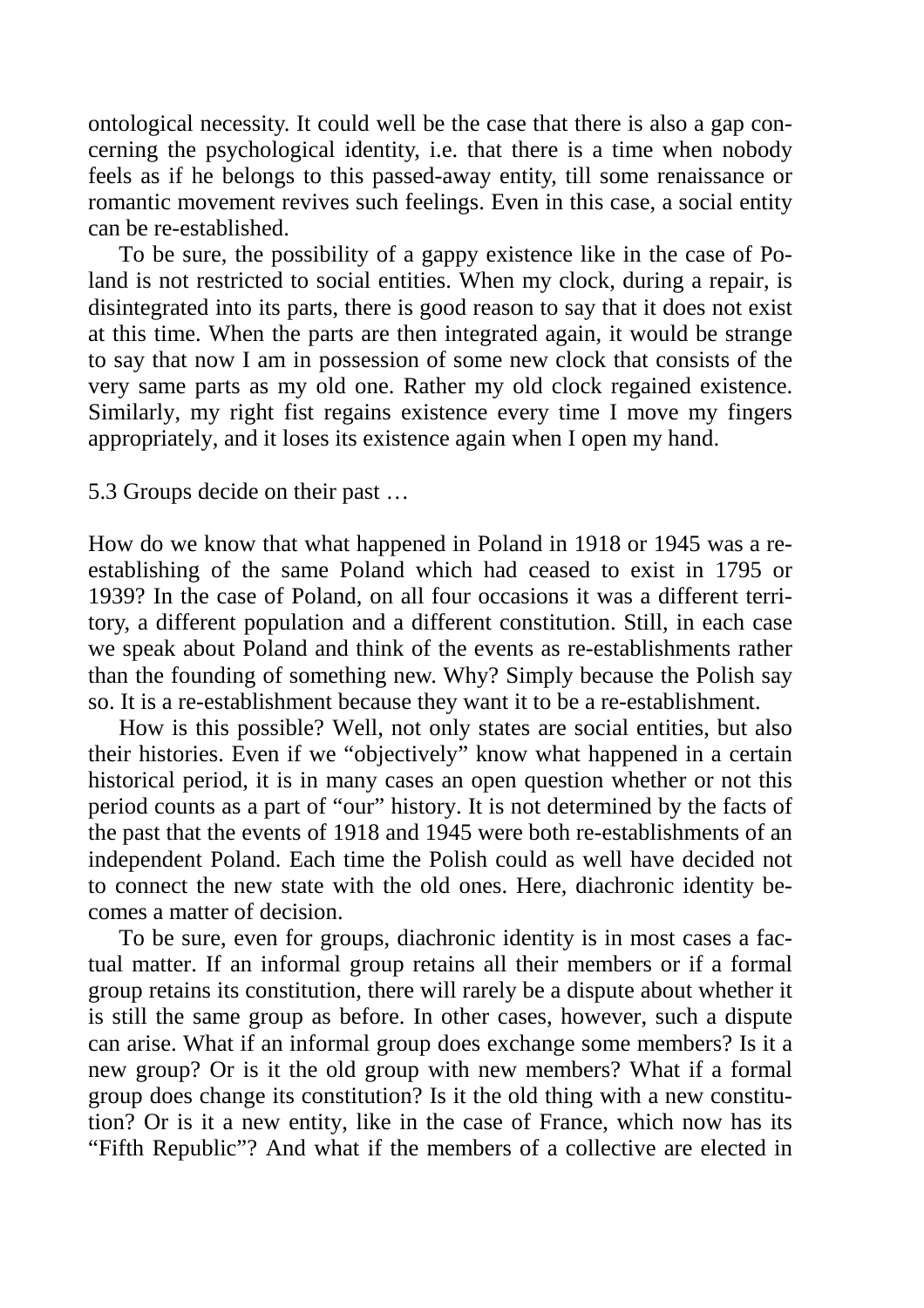regular periods? Do such elections decide on new members for a perpetually existing (say: parliamentary) collective, like the United States Senate? Or does the election constitute a new collective, as in the case of the United States Congress or the German parliament: Currently, we have the  $16<sup>th</sup>$  *Bundestag*, and the year 2007 will see the establishment of the  $110<sup>th</sup>$ United States Congress.

It is in such moments that groups have a principal choice between two options: One option is to regard two historical periods as an earlier and a later phase of the same group. Another option is to regard the earlier group as a mere precursor to the later group. In many cases, both options can do justice to the facts of history. But if the group chooses the first option, we have a case of diachronic identity, whereas the second option yields a case of non-identity. The reason for this is that a (direct) precursor and a (direct) successor are by definition numerically distinct from that of which they are the precursor or successor. A special case of these relations is the legal institution of the successor in title who takes over rights and liabilities from his precursor.

Although the successor-relation is quite similar to the relation of diachronic identity, it is nevertheless distinct from identity and is, in fact, a case of non-identity. This can be seen if we consider the individualistic equivalent of the successor in title. Between organisations, the successor in title plays the role that the heir plays between individuals. Of course, nobody can be her own heir. The heir is of necessity distinct from the person whose heir she is. Analogously, the direct successor in title is of necessity distinct from his precursor. Thus, the direct-successor-relation is irreflexive: Whoever wants to be the next head of department after Jones has to be distinct from Jones. Nor is it symmetric, although it is conceivable that Jones is first followed by Smith as the head of department, but then returns into office, which leads to a situation where both Smith is successor of Jones and Jones is successor of Smith. In fact, this situation is such that Jones is also a successor of himself, albeit not a direct successor.

Let us summarise this: Even if it is indisputable that a certain period in history is crucially important for the development of a group, the group can regard such a period of the past either as a part of their own history or as (a part of) the history of some precursor. In deciding between these two options, groups decide on matters of diachronic identity.

A good example for groups' range of choice is German history after the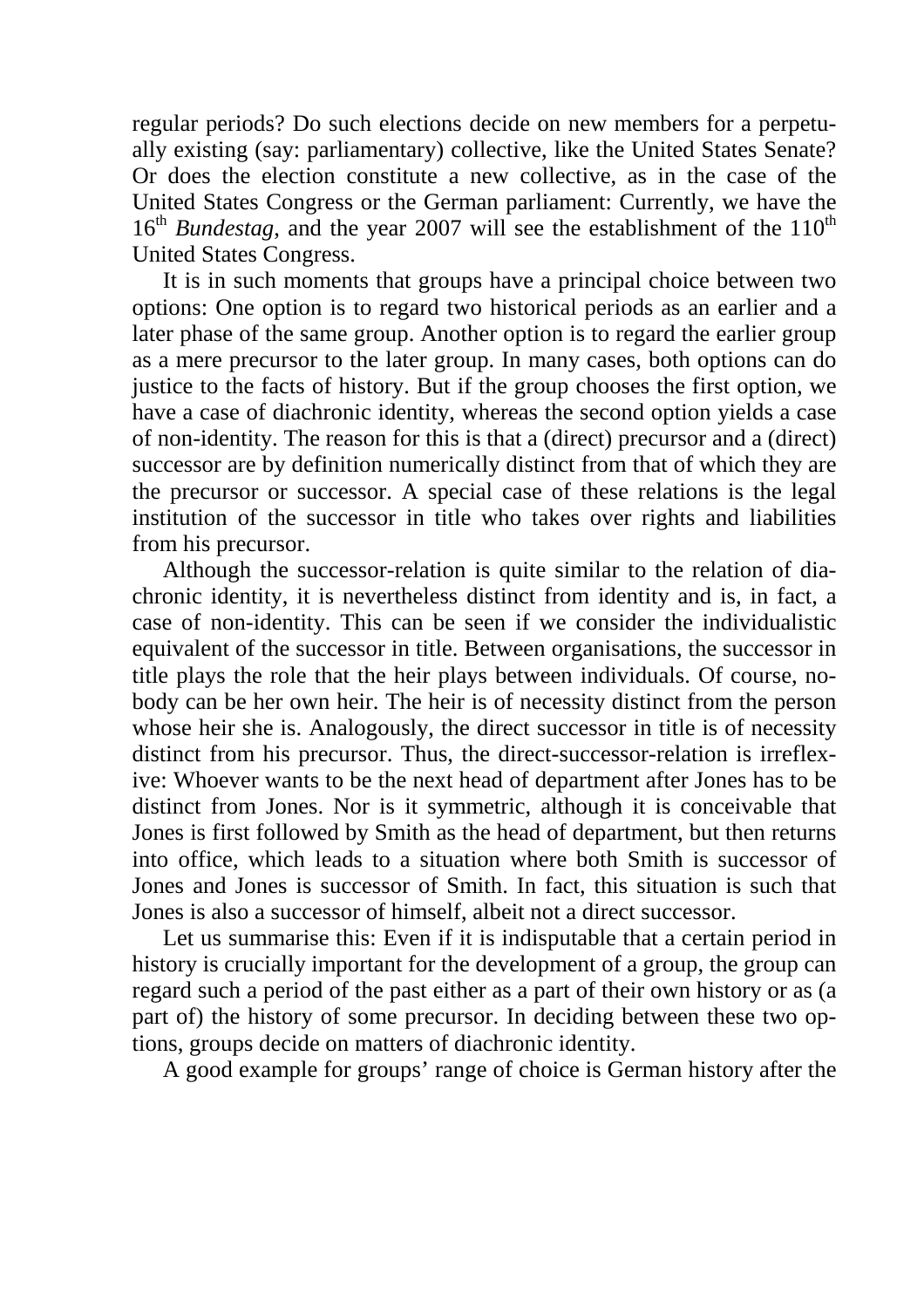Second World War.<sup>40</sup> At this time the state called *Deutsches Reich* ceased to exist. After some years of interregnum under the administration of the allied forces, two new states were established: the German Federal Republic in the west and the German Democratic Republic in the east. Neither of these states claimed to be a re-establishment of the *Reich*. Both established themselves as successor states. But only the western *Bundesrepublik* accepted to act as the successor of title of the *Reich*, and thus accepted some continuity with the *Reich*, regarding the Nazi crimes as its moral heritage. The eastern German Democratic Republic, however, regarded itself to be a new state of the hitherto oppressed workers and peasants, defining itself as an antifascist state, thus by definition all the criminal Nazis were in the west. Here, clearly, the rules of identity (in the sociological sense) have been shaped differently. The two German states formed totally different ways to regard people of the past and of the present as belonging to the respective state or not. This shows how differently collectives can form their successorship and their transtemporal allegiances.

## 5.4 … but there are external constraints

 $\overline{a}$ 

Up to now I have argued for what could be dubbed "the autonomy of groups regarding their past": I have stressed the moment of arbitrariness and the decisionistic element in the diachronic identity of collective social entities. But, as in general not all our decisions are successful, thus also in this particular case, decisions about the diachronic identity of groups can fail. Not all such decisions are successful. If we would decide to reestablish, say, an ancient kingdom and consequently claim its former territory, we would most likely end up in a mental hospital rather than in a palace. Thus it is time now to talk about the external constraints for the success of such decisions.

First, there are what I want to call ontological constraints. In order to re-establish a social entity, it must be the case that this entity previously ceased to exist in the first place. In addition, the formal axioms of identity must be taken care of. Because of the symmetry of identity, if x is a reestablishment of y and x is thus to be identical with y, y must also be iden-

 $^{40}$  My apologies to the historians for the following sketchy and imprecise remarks. A more detailed and accurate account can be found, e.g., in Kleßmann 1986 and Herf 1997.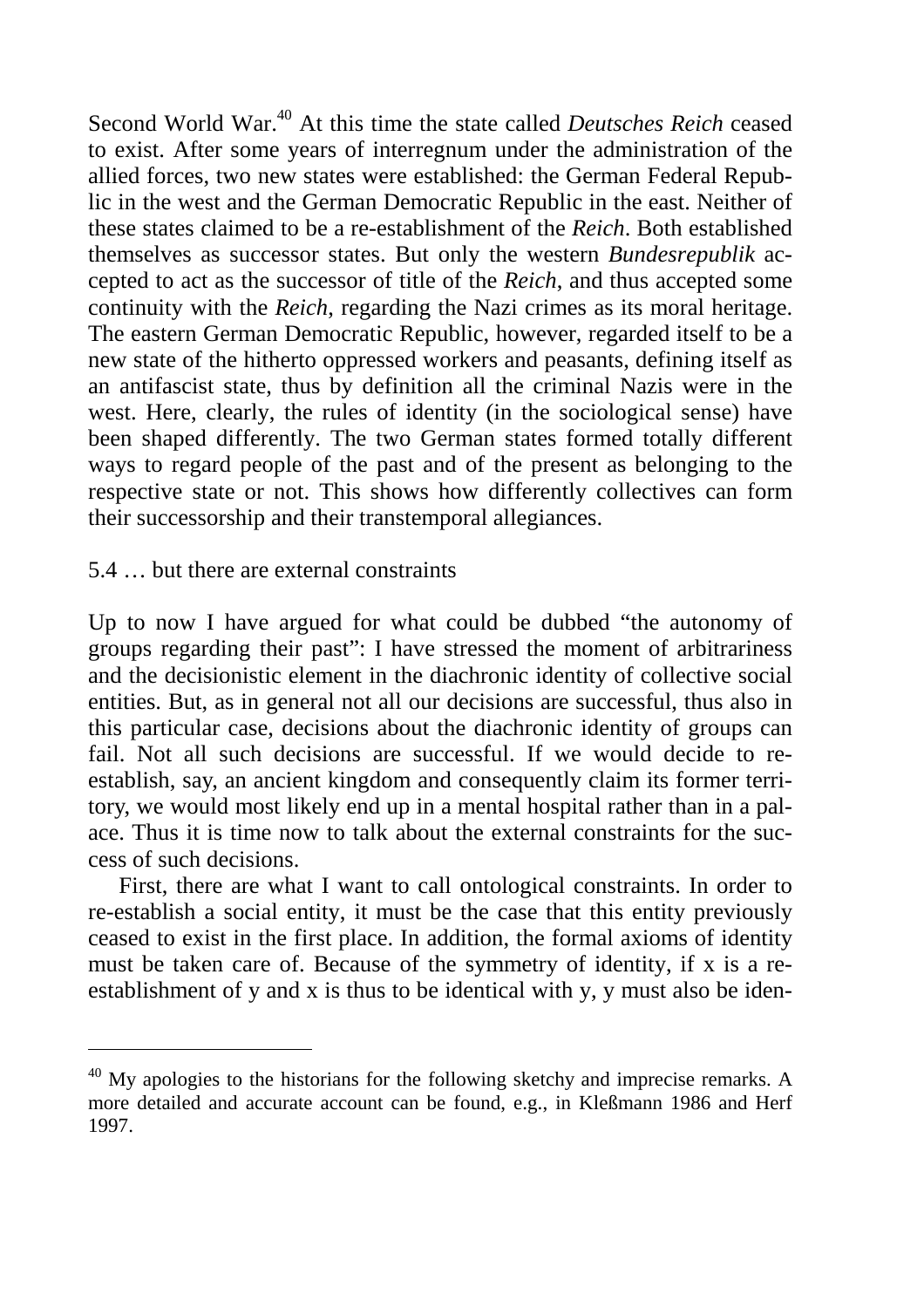tical with x. And because of the transitivity of identity, x must not only be identical with y, but with all z, with which y is identical. From this it follows that there cannot be more than one re-establishment of the same social entity at the same time. Let us assume for refutation that two distinct things  $x_1$  and  $x_2$  are re-establishments of the same y. Then y is identical with both  $x_1$  and  $x_2$ . By symmetry,  $x_1$  is also identical with y, and thus, by transitivity,  $x_1$  is identical with  $x_2$ . But this is against our assumption that  $x_1$  and  $x_2$  are two distinct entities. Hence only exactly one entity can rightly claim to be diachronically identical with a past entity. Finally, in order to be diachronically identical with a group of a certain kind, often additional material criteria must be met. For a family, for example, bonds of relationships are constitutive of diachronic identity; these cannot be established through a decision alone.

Second, there are sociological constraints; after all, groups do not judge about their past alone and on their own. Other groups do so, too, and, of course, also individuals both inside and outside the groups in question. All these judgements, together with a network of dependencies and powerrelations, lead to a pattern of social control. We will not be successful with the re-establishment of an ancient kingdom that we contemplated at the beginning of this section, because others would not agree with us. They would not recognise what we do as a re-establishing, and especially the state on whose territory the kingdom was once upon a time situated would most likely see what we are doing as an act of aggression. Or, to use a historical example: The two German post-war states would never have been successful in shaping their successor-relations as they did, were it not with the consent of the victorious allied nations.

Thus the diachronic identity of groups is in a very interesting respect similar to the diachronic identity of individual persons. There, too, we have both an external and an internal perspective on diachronic identity, which do not necessarily coincide in their judgements. If some madman considers himself to be identical with Napoleon, we would simply disagree, just as others disagree with regard to our re-establishment of that ancient kingdom. There is, however, an important difference between the diachronic identity of groups and that of individual persons: While we can, at least sometimes, revive past groups, we cannot at will revive past individual persons. Individual persons and their identity are much more bound to the natural realm and are far less a matter of decision than the realm of the social.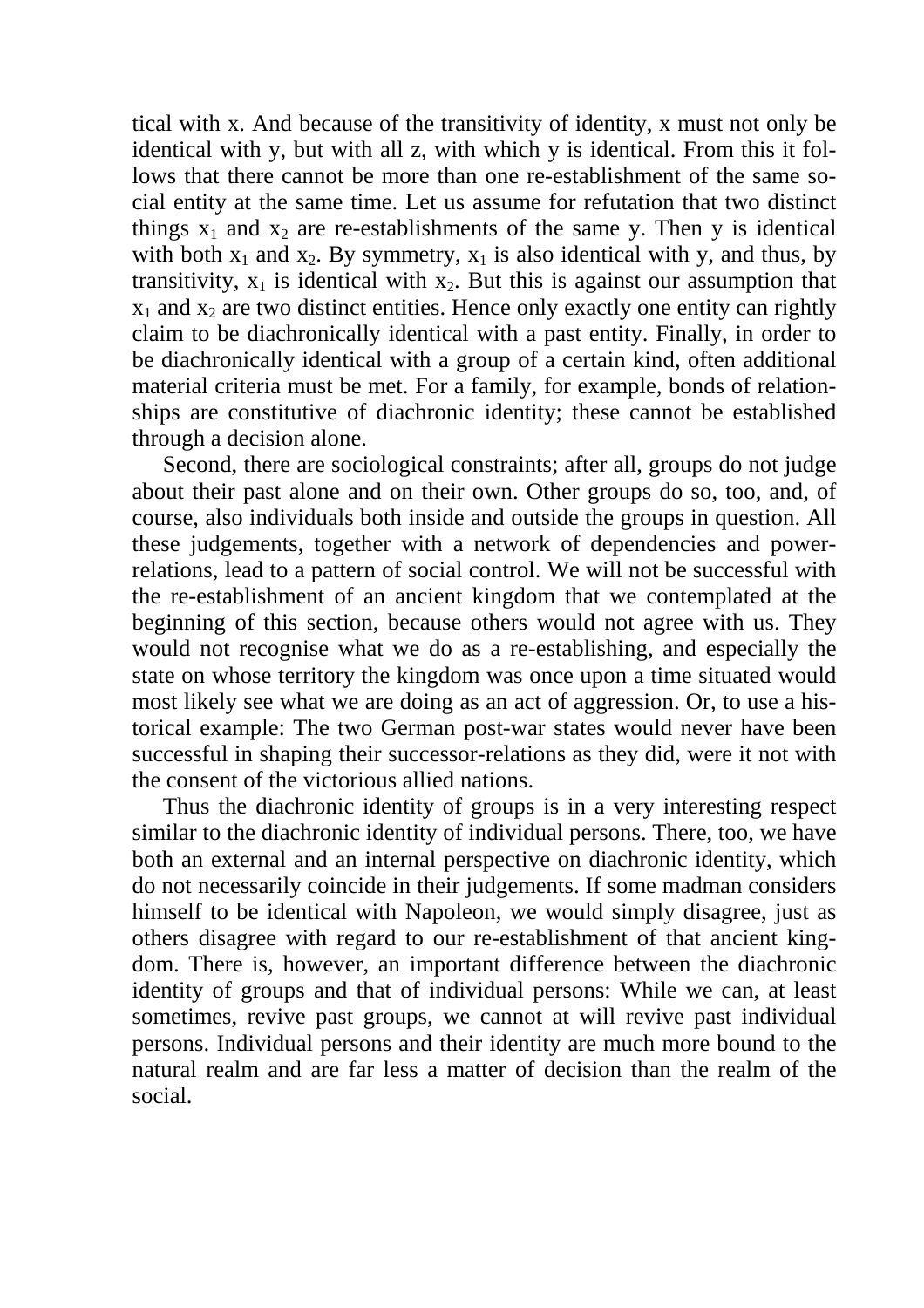#### *6. Conclusion*

Social entities, or so I have argued, come about either by collective acceptance that a certain status is imposed on some bearer-entities, or by collective acceptance that some entities count as representations of social entities without that status being imposed on any bearer-entity. They exist as long as their constitutive elements exist, most prominently their bearer-entity (if there is any) and their status. I argued that those entities to which human beings can belong exhibit some peculiar features in their diachronic existence: They can survive not only the exchange of their members, but also their own non-existence. Like natural persons, they have an inner perspective on their identity, but unlike natural persons, they decide autonomously about their past, i.e. about what is to count as an earlier phase of them or as a precursor. There are, however, some restrictions to the success of their decisions: Other groups and individuals judge about such diachronic identity as well, and these judgments matter. Thus we have both a judgement from the inside of the group and judgements from the outside. We thus have two perspectives from which we can make judgements about the diachronic identity of such social entities. We do have two generating factors, the interplay of which will eventually lead to a decision for one of these two perspectives. The diachronic identity at least of social entities is thus very much both a contingent and a practical matter. It depends crucially on  $decisions$ <sup>41</sup>

#### **REFERENCES**

- Anscombe, G.E.M. 1958 "On Brute Facts", *Analysis*, 18, 69-72.
- Appiah, K.A. 2005 *The Ethics of Identity*, Princeton NJ: Princeton University Press.
- Assmann, J. 1997 *Das kulturelle Gedächtnis. Schrift, Erinnerung und politische Identität in frühen Hochkulturen*, München: Beck.
- Frege, G. 1892 "Über Sinn und Bedeutung", *Zeitschrift für Philosophie und philosophische Kritik*, new series, 100, 25-50.

<sup>&</sup>lt;sup>41</sup> I would like to thank audiences in Rostock, Saarbrücken and Munich for stimulating discussions of previous versions of (bits of) this paper. Special thanks for comments on earlier versions of this paper are due to Ingvar Johansson, Christian Kanzian, Bertram Kienzle, Katherine Munn, Barry Smith, and Andrew D. Spear.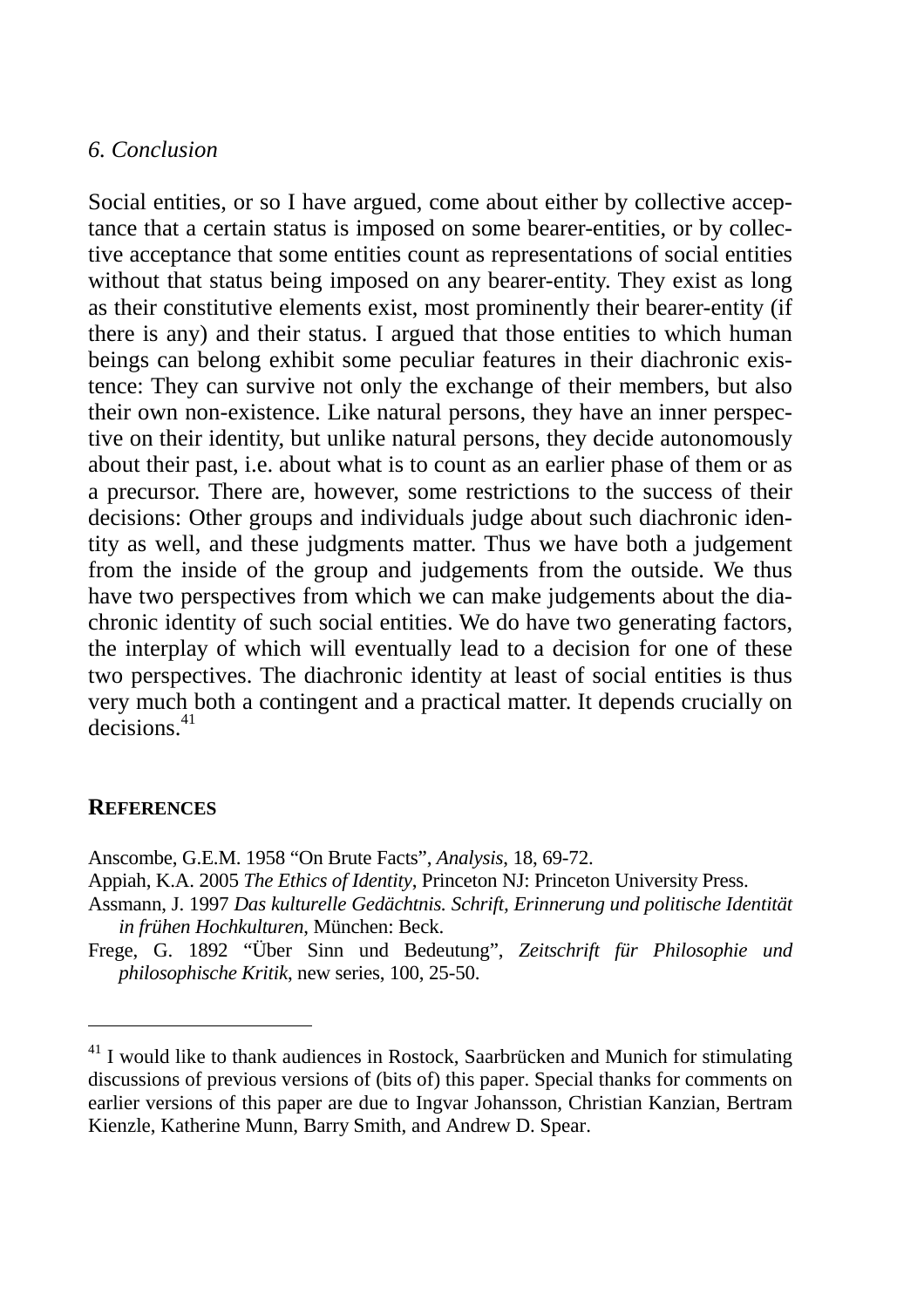Gilbert, M. 1989 *On Social Facts*, London-New York: Routledge.

- 1996 *Living Together. Rationality, Sociality, and Obligation,* Lanham MD: Rowman and Littlefield.
- 2000 *Sociality and Responsibility. New Essays in Plural Subject Theory*, Lanham MD: Rowman and Littlefield.
- Hakli, R. 2006 "Group beliefs and the distinction between belief and acceptance", *Cognitive Systems Research*, 7, 286-297.
- Herf, J. 1997 *Divided Memory. The Nazi Past in the Two Germanies*, Harvard University Press, Cambridge MA.
- Jansen, L. 2004a "Who has got our Group-Intentions?", in J.C. Marek, M.E. Reicher (eds.), *Experience and Analysis*. Papers of the 27th International Wittgenstein Symposium, Kirchberg am Wechsel: ILWG, 151-153.
- 2004b "We, They, You. Persons in the Plural", in R. Bluhm, Chr. Nimtz (eds.), *Selected Papers Contributed to the Sections of GAP.5,* Fifth International Congress of the Society for Analytical Philosophy (CD-ROM), Mentis: Paderborn 2004, 479- 491. Online available at http://www.gap5.de/proceedings/pdf/479-491 jansen.pdf.
- 2005a "Zeit und Gemeinschaft. Soziale Geschichtlichkeit und geschichtliche Sozialität", in F. Stadler, M. Stöltzner (eds.), *Zeit und Geschichte*. Beiträge des 28. Internationalen Wittgenstein-Symposiums, Kirchberg am Wechsel: ILWG, 117-120.
- 2005b "Institutionen und die kategoriale Ontologie", in G. Schönrich (ed.), *Institutionen und ihre Ontologie*, Frankfurt: Ontos 2005, 45-57.
- 2005c "katêgoria/Kategorie", in O. Höffe (ed.), *Aristoteles-Lexikon*, Stuttgart: Kröner, 299-304.
- 2005d "Identität und Gemeinschaft. Neuere Beiträge zur Ontologie des Sozialen", *Zeitschrift für philosophische Forschung*, 60, 118-132.
- 2005e "Was ist Sozialontologie?", in O. Neumaier, C. Sedmak, M. Zichy (eds.), *Philosophische Perspektiven*. Beiträge zum VII. Internationalen Kongress der ÖGP, Frankfurt-Lancaster: Ontos, 279-284.
- 2007 "Being a Community and Being in Community. On Hans Bernhard Schmid's study of we-intentionality", *Metaphysica*, 8, 122-130.
- Johansson, I. 2005 "Money and Fictions", in *Kapten Mnemos Kolumbarium*, Festschrift Helge Malmgren, http://www.phil.gu.se/posters/festskrift2/mnemo\_johansson.pdf.
- Johnson, W.E. 1921 *Logic*. Part I, Cambridge: Cambridge University Press.
- Kleßmann, C. 1986, *Die doppelte Staatsgründung*. Deutsche Geschichte 1945-1955, 4<sup>th</sup> rev. ed., Göttingen: Vandenhoek und Ruprecht.
- Kobusch, T. 1993 *Die Entdeckung der Person. Metaphysik der Freiheit und modernes Menschenbild*, Freiburg-Basel-Wien: Herder.
- Lewis, D. 1986 *On the Plurality of Worlds*, Oxford: Blackwell.
- Maalouf, A. 2001 *In the Name of Identity. Violence and the Need to Belong*, New York: Arcade Publishing.
- Margalit, A. 2000 *Ethik der Erinnerung*. Max Horkheimer Vorlesungen, Frankfurt: Fischer.
- Mumford, St. 2004 "Allegiance and Identity", *Journal of the Philosophy of Sport*, 32, 184-195.
- Niethammer, L. 2000 *Kollektive Identität. Heimliche Quellen einer unheimlichen Konjunktur*, Reinbeck bei Hamburg: Rowohlt.